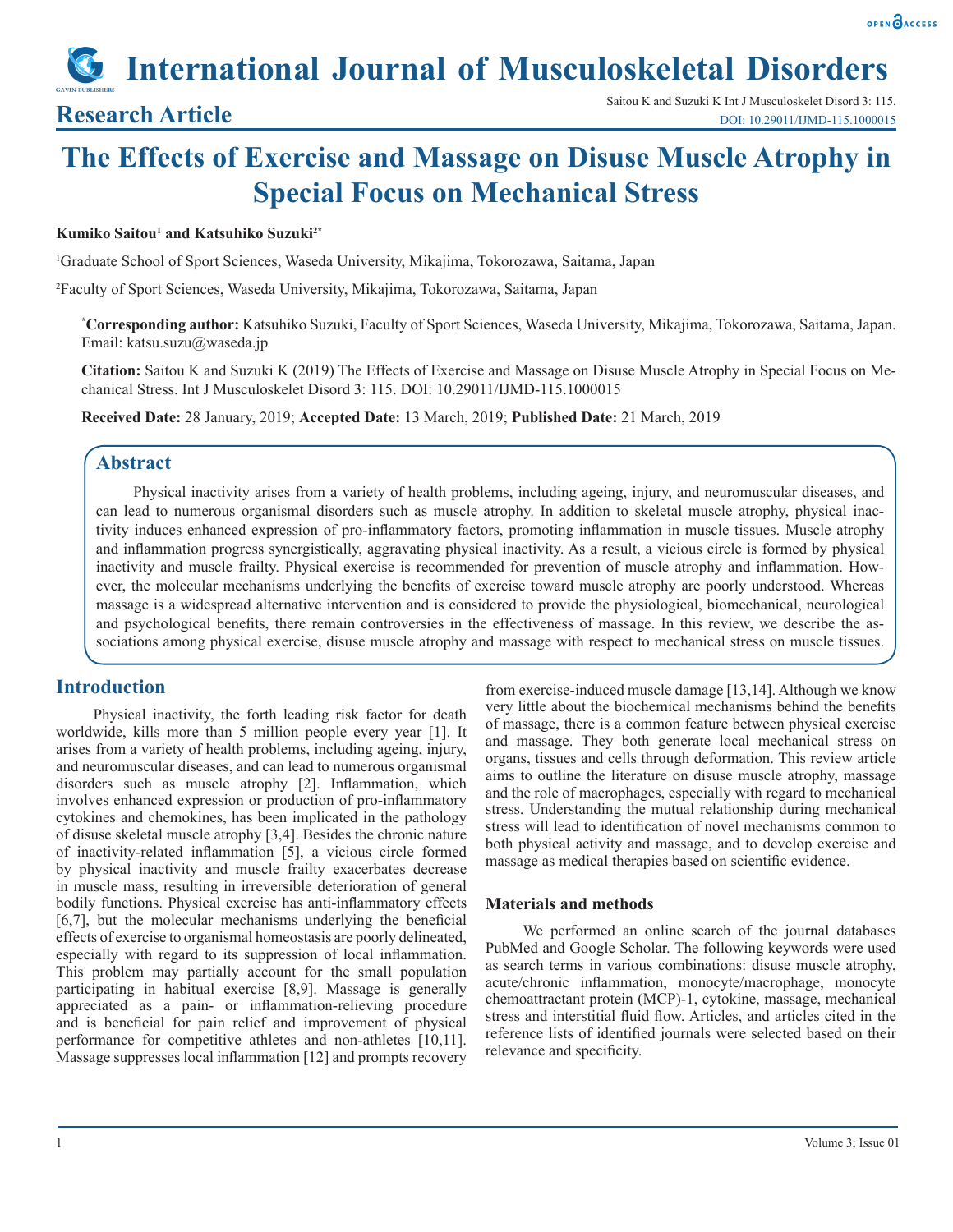## **Mechanisms of Disuse Skeletal Muscle Atrophy**

#### **Introduction of disuse atrophy**

Disuse muscle atrophy occurs due to chronic periods of inactivity, such as poor prognosis, bed rest and exposure to hypogravity [15-17]. Symptoms of muscle atrophy are mainly decrease in muscle volume, mass and myofibril cross-sectional area (CSA) and muscle weakness. Ogawa, et al. examined myofibril CSA in quadriceps femora's muscle from research subjects after 20 days of bed rest [15]. During bed rest, myofibril CSA decreased significantly by 3.7%. Haus et al. reported that simulated microgravity, utilizing either unilateral lower limb suspension, or bed rest caused marked decreases in quadriceps femora's muscle volume (35 days of limb suspension: -9% and 90 days of bed rest: -18%) and triceps surae muscle volume (35 days of limb suspension: -11% and 90 days of bed rest: -29%) [16]. Likewise, LeBlanc, et al. demonstrated that an evident decrease in muscle volume occurred in astronauts as a result of spaceflight (8 days of weightlessness): the triceps surae (-6.3%), anterior calf (-3.9%), hamstrings (-8.3%), quadriceps (-6.0%) and intrinsic back (-10.3%) muscles [17]. On the other hand, several experiments have been conducted on disuse muscle atrophy using rodent models [18, 19]. The extent of disuse muscle atrophy shown by the decreases in gastrocnemius muscle mass amounted to 15% or 25% after 7 days of hindlimb suspension or denervation, respectively [20]. Both the decrease in protein synthesis and the increase in protein degradation have been shown to be involved in disuse muscle atrophy, and current works have validated elements of both protein synthetic and degradative pathways related to muscle atrophy [21]. Protein turnover vary based on changes in the modes of muscle movement. The changes in physical activity stimulate muscles to adapt, changing fiber size and protein production. The output of these adaptive responses regulates the balance between synthesis and degradation of proteins. When protein degradation exceeds synthesis, atrophy is induced. Therefore, we focused on muscle protein loss related to intracellular signalling during muscle atrophy. Several proteolytic systems responsible for muscle wasting involve the ubiquitin-proteasome, the lysosomal, the caspase and the  $Ca^{2+}$ -dependent systems [22]. In disuse atrophy, the ubiquitinproteasome system constitutes a primary signalling pathway of the metabolism, stimulating a mechanism for the selective breakdown of targeted proteins [23].

#### **Overview of the ubiquitin-proteasome system**

The ubiquitin-proteasome system is one of the pathways for targeted protein degradation in mammalian cells. It dissolves into a large amount of intracellular proteins during muscle remodelling, and induces intracellular signalling pathways and physiological protein turnover [24]. The system recognizes damaged and/or misfolded proteins and tags the polypeptide ubiquitin to these targeted proteins. Ubiquitin-tagged proteins are consequently dissolved by a multi-catalytic enzyme complex, 26S-proteasome [25]. In brief, protein degradation by the ubiquitin system composes of a two-step reaction: conjugation of several ubiquitins to the targeted protein and breakdown of the targeted protein by

the 26S-proteasome [26]. Conjugation of ubiquitins to the targets proceeds through three successive steps. Initially, the ubiquitinactivating enzyme, E1, activates ubiquitins in its C-terminal Gly. Only one E1 protein has been discovered, an abundant 110-kDa protein necessary for survival [25]. Next, ubiquitin-conjugating enzymes, E2s, and ubiquitin ligases, E3s, cooperate to attach activated ubiquitins to the targets via a peptide bond. Scores of E2 proteins have been discovered, indicating diverse functions of each E2s depending on specific types of targeted proteins. Finally, the targeted protein is catabolized by the 26S-proteasome complex. The 26S-proteasome breaks the substrate in small peptides (3-5 amino acid residues) in an ATP-dependent process. What happens next to these peptides that are broken?

#### **The ubiquitin-proteasome system in disuse muscles**

During physical activity, skeletal muscles undergo mechanical stress. Decreases in mechanical stress as a result of muscle disuse can stimulate the ubiquitin-proteasome system activity, altering activity-related signals. Recent studies demonstrate that the ubiquitin-regulated signals are sensitive to muscle use [27]. The same is true for the conditions when muscle contraction is decreased, including denervation [28- 30] immobilization [31] and gravitational unloading [23,32]. For example, two E3 proteins, atrogin-1/MAFbx and MuRF1, were elevated during physical inactivity, including hind limb immobilization, gravitational unloading and muscle denervation [28], whereas muscle constriction performed immediately after immobilization instigated a decline in MAFbx and MuRF1 [31]. Reaction of the ubiquitin-proteasome system to changes in muscle movements appears to depend on the duration and intensity of the intervention [33-35]. The changes in the reaction are anticipated to irritate both signalling and proteolysis by degradation of targeted proteins [27]. The myogenic transcription factor MyoD is one such molecular player that is regulated by the ubiquitinproteasome system in muscles. The ubiquitin-proteasome system prevents MyoD signalling by degradation of the MyoD protein [36]. Another is regulation of NF-κB signalling. NF-κB signalling has been appreciated as a main pro-inflammatory process, regulating the secretion of other pro-inflammatory molecules like chemokines and cytokines. NF-κB is up-regulated during tissue inflammation, and also interacts with other cytokines. Ubiquitin conjugation targets NF-κB inhibitor proteins, I-κB [37]. Thereby, I-κB degradation of this system causes NF-κB activation, inducing muscle wasting [18].

#### **Inflammation**

#### **Acute inflammation and chronic inflammation**

Inflammation is the physiological response through which the body restores tissue injury and protects itself from stimuli including pathogens and noxious agents. Symptoms of inflammation are redness, swelling, heat and pain. After the initial stimulus, abundant pro-inflammatory cells migrate to the site of inflammation. The event begins with release of chemokines and cytokines from local cells, including macrophages, dendritic cells, vascular endothelial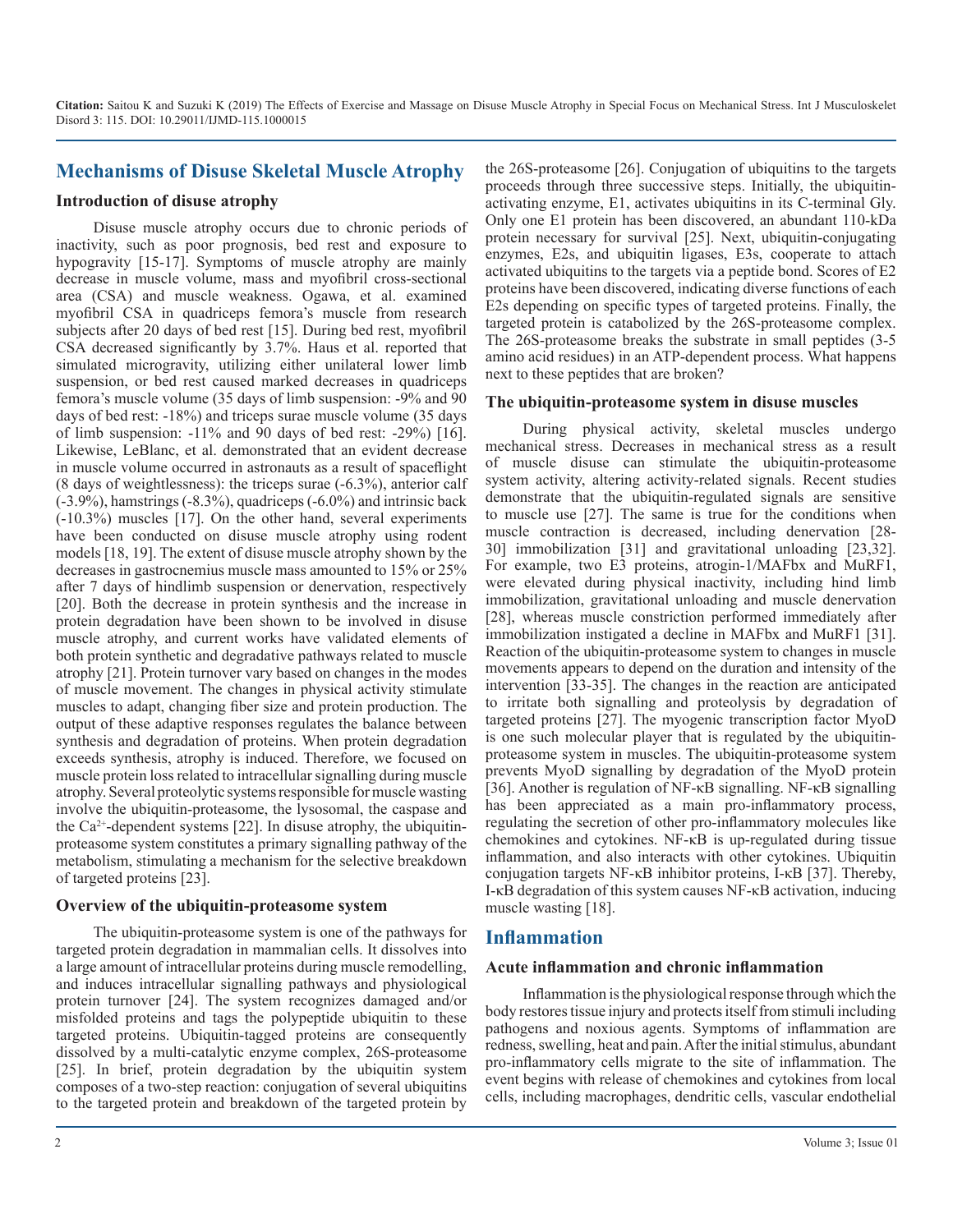cells, and interstitial fibroblasts. Neutrophils are the first proinflammatory cells to arrive at the site, causing secondary damage by releasing proteases and reactive oxygen species (ROS) [38]. Simultaneously, neutrophils promote recruitment and activation of monocytes through the secretion of cytokines and chemokines [39,40]. Then, monocytes reached the extravascular tissue, where they transform into macrophages. Activated macrophages (also called M1, below-mentioned) accelerate the mobilization and the activation of pro-inflammatory effector cells, leading to the activation of NF-κB signalling by interactions with a series of pro-inflammatory cytokines, such as IL-1β and TNF-α. Activated macrophages produce such pro-inflammatory cytokines, and play a pivotal role in the onset and progression of inflammation. Activated macrophages are enhancing the ability to phagocytose pathogens, damaged tissues and apoptotic cells, and also produce biologically active molecules that facilitate myoblast (e.g. satellite cells) proliferation. Activated satellite cells begin to proliferate, thereby supplying myonuclei for the formation of new myofibers. Subsequently, anti-inflammatory macrophages (also called M2, below-mentioned) contribute to tissue restoration, during which macrophages secrete IL-10 and transforming growth factor (TGF)-ß that dampen the initial pro-inflammatory cytokine production. These anti-inflammatory cytokines also support myogenesis and promote wound healing [41]. Such a phenotype shift from pro-inflammatory to anti-inflammatory macrophages are likely induced by engulfment of debris [42]. Prohibition of inflammation through the removal of pro-inflammatory effector cells allows the host to restore tissue damage. The usual outlook of the acute inflammatory pathway is successful resolution and restoration of tissue damage, without sustained inflammation, which can bring about scarring and chronic loss of organ function. Acute inflammation is typically self-limiting, and the tissue is restored to a homeostatic state. Although the accurate mechanisms regulating the shift from pro-inflammatory to anti-inflammatory signalling are not fully identified, the resolution pathway includes apoptosis, anti-inflammatory cytokines, anti-oxidants and protease inhibitors. Notably, macrophages also play a pivotal role in this process. In acute inflammation, if the effectors are eliminated, macrophages eventually return to steady state [43]. Because the resolution process involves dynamic reactions, this process may prolong and perpetuate inflammation. Disruption of mechanisms can cause incomplete recovery and sustained inflammatory conditions. The disruption was brought about by failure to eliminate pathogens, for instance. Insufficient elimination of proinflammatory cells may alter functions of immune cells, affecting resolution-related signalling, and causing chronic inflammation. Chronic inflammation is an extended inflammation, in which tissue damage and recovery coexist, causing to abnormal tissue remodelling and functional disorder. Chronic inflammation begins as a low-grade, pre-manifest response with no symptoms of inflammation (redness, swelling, heat and pain). However, even a low level of inflammation may damage tissue functions. In addition, the sustained progression of tissue damage and recovery promotes abnormal tissue remodelling (e.g. fibrogenesis) that may ultimately cause irreversible functional disorder [44]. A complex interplay

between the tissue cells and the various cells in the interstitium, including vascular cells, immune cells and fibroblasts, leads to the process of chronic inflammation under the effects from both the local tissue micro-environment and the rest of the systemic organs. Particular attention is paid to monocyte/macrophage cells, which act as main effector cells in chronic inflammatory pathways [44]. A primary function of macrophages for recovery from inflammation is the clearance of effector cells (especially apoptotic granulocytes [45]) and pathogens. Insufficient clearance of pro-inflammatory molecules by macrophages may also block the resolution, affecting resolution-related signalling and processes. In summary, the diminished macrophage phagocytic ability results in accumulation of damage-associated molecular patterns (DAMPs), eventually resulting in chronic inflammation. More research is needed to clarify how inflammation causes a loss of phagocytic ability of macrophages in future studies.

#### **Cytokines in acute and chronic inflammation**

Inflammation is facilitated by a group of small protein, cytokines. Pro-inflammatory cytokines are classified into two groups: Acute or Chronic Inflammation-related groups [46]. However, some cytokines, such as TNF-α, IL-1 and IL-6, contribute to both inflammation pathways. In both acute and chronic inflammation, a variety of cytokines promote expression of cell adhesion molecules and chemoattractant, leading to leukocyte recruitment. Furthermore, cytokines regulate the activation of stromal cells (that is, mast cells, endothelial cells, resident macrophages and fibroblasts) and the induced cells (that is, neutrophils, monocytes, eosinophils and lymphocytes). Some cytokines also mediate the systemic inflammatory response (e.g. fever, leukocytosis and cachexia). This multi-functionality can elicit their effects locally and systemically, orchestrating the inflammatory process.

#### **Cytokines relating to acute inflammation**

Representative cytokines involved in acute inflammation are TNF- $\alpha$ , IL-1, IL-6, IL-17 and chemokines (IL-8 and MCP-1) [47]. IL-1 and TNF-α are the primary cytokines in acute inflammation. **IL-1**

IL-1 is mainly secreted by fibroblasts, activated monocytes/ macrophages, keratinocytes, T cells and B cells. IL-1 activates the synthesis of a pyrogenic mediator, prostaglandin  $E_2(PGE_2)$ , by hypothalamus [48] and promotes T cell proliferation. IL-1 also enhances the secretion of histamine from mast cells during inflammation [49]. Histamine leads to vasodilatation and elevation of vascular permeability, which cause redness and swelling [50]. The function of IL-1 is inhibited by the IL-1 receptor antagonist (IL-1ra), which is produced by TNF-α- or GM-CSF-stimulated neutrophils and by IL-4-stimulated macrophages [51].

#### **TNF-α**

TNF- $\alpha$  is mainly produced by mast cells, activated monocytes/macrophages, fibroblasts and natural killer (NK) cells [52]. TNF- $\alpha$  can also trigger fever, either directly through promotion of PGE2 synthesis by the hypothalamus, or indirectly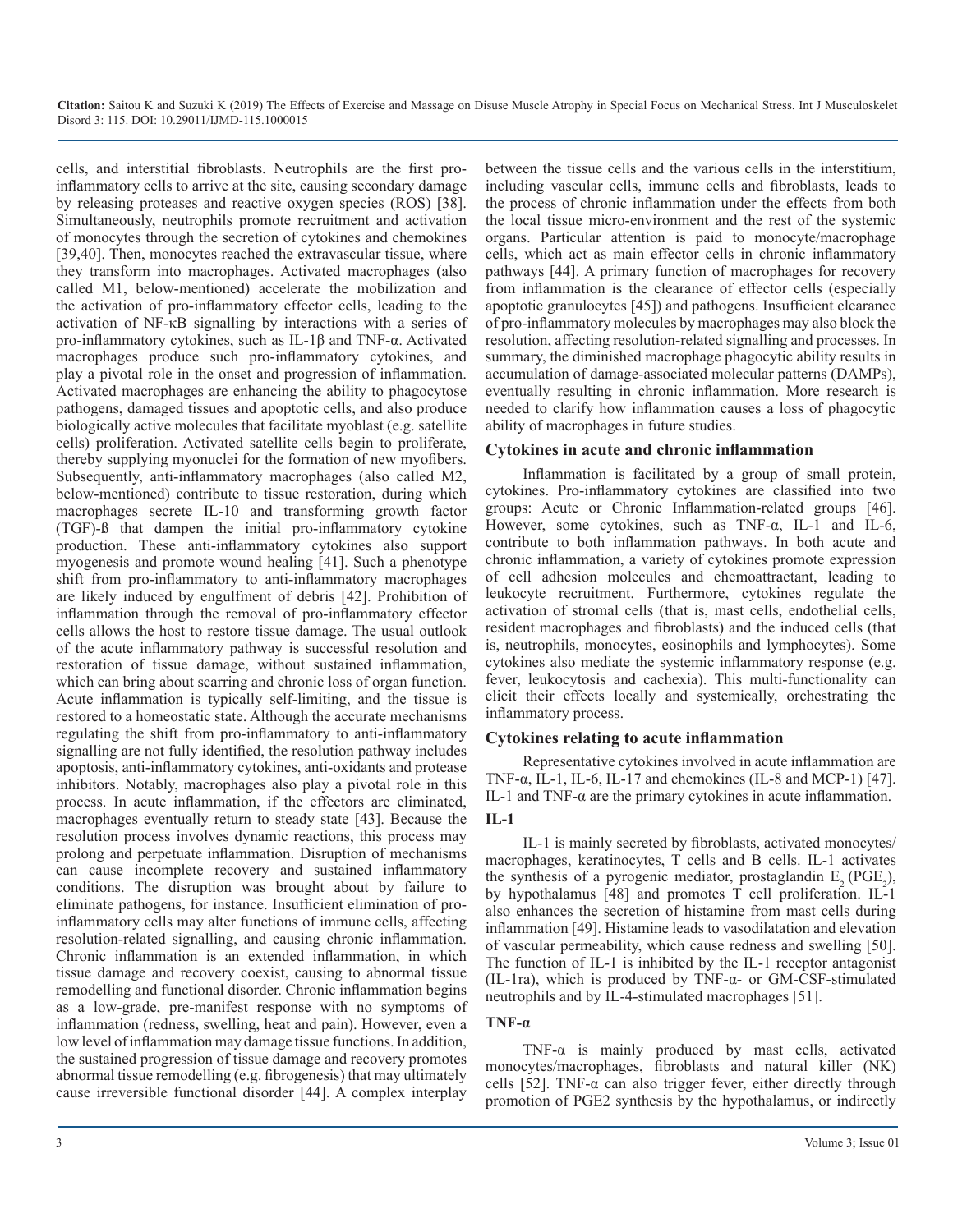by stimulating secretion of IL-1 [48]. Both TNF-α and IL-1 can promote the production of PGE2 and collagenase by synovial cells, contributing to joint injury. TNF- $\alpha$  causes further secondary inflammatory effects due to activation of IL-6 synthesis in several cells, namely, the production of acute phase protein by the liver. Like IL-1 and TNF- $\alpha$ , IL-6 mediates induction of fever and the acute inflammatory signalling, eventually causing the perpetuation of the inflammatory pathway through overlapping functions of cytokines.

#### **Cytokines relating to chronic inflammation**

As the acute inflammation period is prolonged, cytokine interactions lead to monocyte chemotaxis towards the inflammation site, where monocytes differentiate into macrophages. Macrophages are activated by macrophage-activating factors, such as MCP-1 and interferon (IFN)-γ, and then migration inhibition factors, such as GM-CSF [53] and IFN-γ, keep them in the inflamed tissue. The cells chronically elevate levels of TNF-α and IL-1, which results in chronic inflammation. The cytokines involved in chronic inflammation are divided into two groups: (a) the humoral immune group (such as IL-3, IL-4, IL-5, IL-6, IL-7, IL-9, IL-10, IL-13, and TGF- $\beta$ ), and (b) the cellular immune group (such as TNF- $\alpha$ , IL-1, IL-2, IL-3, IL-4, IL-7, IL-9, IL-10, IL-12, TGF-β, IFNs and IFN-γ inducing factor). Some typical examples are cited as follows.

#### **The humoral immune group**

#### **IL-3**

IL-3 is secreted by T cells. It promotes the differentiation of B cells and eosinophils, while it blocks lymphokine-activated killer cell activity [54].

#### **IL-4**

IL-4 is secreted by CD4+ T cells, basophils and mast cells. CD4+ T cells differentiate intoTh2 cells, not Th1 cells, by IL-4. IL-4 is also a B cell growth factor, operating to switch immunoglobulin class to IgG1 and IgE, by which B cells become to make antibodies [55,57]. IL-4 also activates production of collagen [58,59] and IL-6 [60] by fibroblasts, involving in the onset of fibrotic diseases. Meanwhile, IL-4 also exhibits anti-inflammatory properties. It prohibits the secretion of pro-inflammatory cytokines, by synovial membranes of rheumatoid arthritis patients [61].

#### **The cellular immune group**

## **IL-2**

IL-2 is secreted mainly by Th cells, acting as a growth factor for T cells, B cells and NK cells. As it facilitates the development of lymphokine-activated killer cells [54,62], it regulates both cellular and humoral immune pathways. IL-2 binds to T cells to promote proliferation and production of lymphocytes.

## **IL-12**

IL-12 is secreted by antigen-presenting cells such as dendritic cells, B cells and macrophages. It is involved in the generation and activation of NK cells, lymphokine-activated killer cells and cytotoxic T cells, IFN-γ secretion by T cells and NK cells, and depression of IgE synthesis [63-65].

## **Atrophy and inflammation**

The association between disuse muscle atrophy and inflammation remains controversial. Some authors reported that pro-inflammatory cytokines, such as TNF-α [66-69], IFN-γ and IL-1 [69] increase ubiquitin-attaching activity in skeletal muscle. In contrast, some authors proposed that the ubiquitin-proteasome system facilitates activation and translocation of NF-κB into nucleus, as well as a successive reaction that promotes expression of genes for ubiquitin, E2/E3 proteins and proteasome [70-74]. It has also been reported that physical exercise can lead to mitigation of systemic inflammation due to a decrease in pro-inflammatory mediators [6,47,75], and that exercise inhibits infiltration of proinflammatory macrophages and CD8+ T cells [76], suggesting that disuse muscle atrophy and inflammation may interact with each other. A certainty is that disuse muscle atrophy and inflammation exist and are linked intimately in muscle tissues.

## **The Role of Macrophages in Inflammation**

## **Origin of macrophages**

Macrophages are generated from three sources. The first is the yolk sac in the embryo, where  $F4/80<sup>high</sup>$  macrophage progenitors are yielded. Later, during fetal development, the production of hematopoietic stem cells shifts to the second source, fetal liver. The third source is the bone marrow, which gives rise to monocytes. When incompletely differentiated monocytes reach the extravascular tissue, they transform into monocyte-derived macrophages [77]. Macrophages exist in all organs and connective tissues and are named accordingly for their location, such as microglial cells, osteoclasts, alveolar macrophages and Kupffer cells. In addition to macrophage heterogeneity in different organs and tissues, macrophages can exhibit heterogeneity within a single organ or tissue [78]. Moreover, in the inflammatory condition, after macrophages have differentiated in a microenvironment, whether they are then terminally differentiated, or whether they are functionally flexible and able to adapt their phenotypes depending on changes in their location, have not been elucidated. According to a previous report, most macrophages in the adult tissues were thought to be derived from blood monocytes, which homeostatically replenish tissue-resident macrophage populations [79]. However, studies about the origins of many tissue-resident macrophages have proposed that local proliferation has a way in the regeneration and maintenance of tissue-resident macrophages [80,81]. Macrophages were found to invade atrophied myofibers in unloaded soleus muscle [82]. Because macrophages produce multiple biological molecules involved in both pro- and antiinflammation, medical interventions targeting macrophages and macrophage-induced signalling may open new gateways for regulating skeletal muscle atrophy and inflammatory diseases.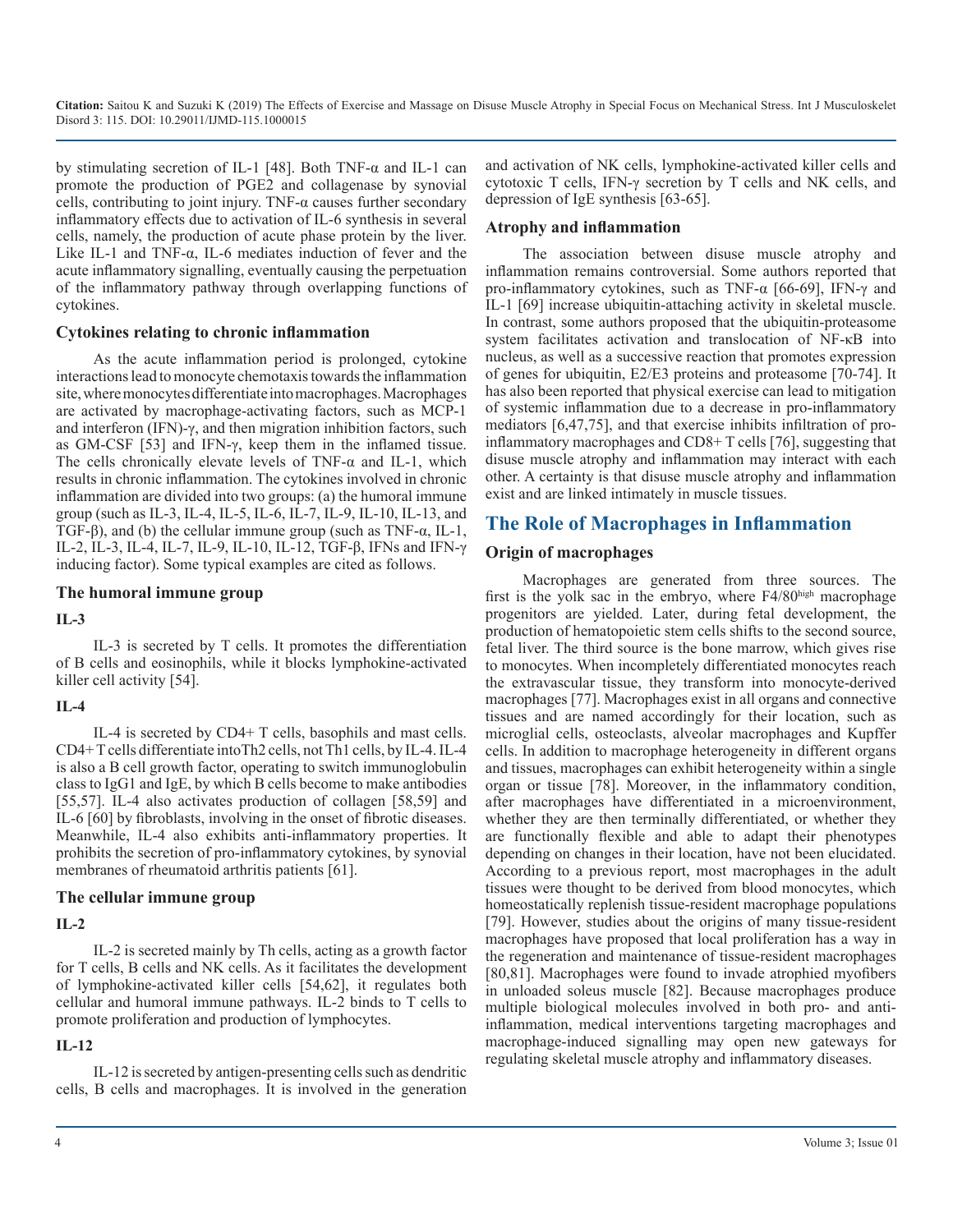#### **Chemokine family**

The release of MCP-1, a member of chemokine family, is enhanced in damaged skeletal muscle for the recruitment of monocytes/macrophages. Chemokines are typically released by pro-inflammatory cells, and are thought to provide the initiation for the movement of monocytes/macrophages in inflammation, which influences the activation state of immune cells [83]. These factors are classified according to the distribution and the number of cysteine residues near their amino terminals, being named as C, CC, CXC or CX3C chemokines. They show variable specificity and diverse functions. Following muscle injury or disease, chemokines and their receptors are expressed, suggesting that they may be essential in tissue regeneration [84,85]. M. Brigitte et al. have reported that the tissue macrophages of skeletal muscle are localized in the epimysium/perimysium and that they release MCP-1 upon muscle injury. Resident macrophages play a key role in the subsequent recruitment of circulating monocytes to the damage cite [86].

#### **Functions of macrophages**

The macrophage is a major cell of the mononuclear phagocyte system that is constructed by cells of bone marrow origin, including circulating monocytes. During inflammation, macrophages exhibit three major functions; (1) antigen presentation, (2) phagocytosis and (3) immunomodulation *via* secretion of various cytokines and TGFs [87]. Macrophages are crucial for the initiation, persistence and resolution of inflammation due to being controlled their activity in the inflammatory pathway. Activated macrophages are deactivated by anti-inflammatory cytokines (e.g. IL-4, IL-10, IL-13 and TGF-β) that are produced by macrophages. Macrophages engage in the auto regulatory loop in the inflammatory pathway [88].

#### **Antigen presentation**

Macrophages act to present antigens for recognition by T cells and to stimulate the activation of T cells as antigen-presenting cells. The macrophage-cytokine-T cell axis plays a pivotal role in the development of adaptive immunity against specific pathogens.

#### **Phagocytosis**

Macrophages engulf materials to eliminate waste and debris and to kill invading pathogens. Macrophages express receptors, such as mannose receptors, Toll-like receptors (TLRs), seven α-helical transmembrane/G protein-coupled receptors and receptors for opsonin. Those receptors exhibit functions by recognizing and binding pathogens, eventually engulfing them [89].

#### **Immunomodulation**

Activated macrophages secrete cytokines, such as TNF-α, IL-1, IL-6, IFN-α/ß, IL-10, IL-12, IL-18, MCP-1, CX3CL1, urokinase and vascular endothelial growth factor (VEGF). These molecules participate in the control of immune response or inflammatory reaction. For example, IL-12 is a heterodimeric cytokine released primarily by antigen-presenting cells that have

important influences in the control of the inflammatory pathway. IL-12 promotes proliferation of T cells and NK cells, stimulates lytic function of activated T cells, and induces IFN-γ secretion by T cells and NK cells. IL-12 has a main role in accelerating Th1 immune responses and adaptive immunity [86]. That is, IL-12 acts as a functional bridge between the initial nonspecific innate immunity and the following antigen-specific adaptive immunity [90]. In addition, one of chemokines, MCP-1, stimulates migration of immune cells from the blood to tissues [91].

#### **Classification of macrophage populations: macrophage polarization in tissue repair**

Macrophages are present as functionally different populations at different times during acute inflammation. In general, these populations are assumed to have conflicting functions, being either polarized towards pro-inflammatory or anti-inflammatory activity [92]. Polarized macrophages are presently categorized as either M1 or M2, indicating either classical or alternative activation [93,94]. Despite this dichotomy being, it is important that the M1/M2 dichotomy is not sufficiently established, and that the categorization of macrophages into these two groups is often ambiguous. Pro-inflammatory M1 macrophages emerge from exposure to cytokines, such as IFN- $\gamma$  and TNF- $\alpha$ , in addition to bacterial lipopolysaccharide (LPS) or endotoxin [95,96]. On the other hand, polarization of M2 macrophages is in complete confusion, including three possible subtypes. However, those exact properties are not elucidated. Alternative M2a macrophages are generally involved in advanced stages of wound healing or regeneration, arising from being challenged by cytokines, such as IL-4 and IL-13. M2b macrophages also exhibit an antiinflammatory function and can secrete large amounts of IL-10. IL-10 is known to give rise to M2c macrophages, which exhibit an anti-inflammatory function. Moreover, M2b also share many functions with tumor-related macrophages [97]. Pro-inflammatory M1 macrophages are found at early stages in a series of muscle restoration after injury or pathogen infection, followed by macrophages having characteristics of the anti-inflammatory M2 phenotype [93]. At an early stage, M1 macrophages phagocytose necrotic cell debris and, in pathogen infection, also accomplish the processing and display of antigens. In addition to releasing large amounts of pro-inflammatory cytokines, M1 macrophages also secrete iNOS, which is needed for killing intracellular pathogens. Alternatively activated M2 macrophages exist in large quantities during the final phase of tissue repair [98], indicating that a variety of M2 macrophage subtypes might act during the muscle restoration process. Despite convincing evidence for the presence of different macrophage populations in muscle restoration, the comprehension of their specific functions is still lacking. Furthermore, the mechanisms in regulating cytokine gene silencing and macrophage deactivation have not been completely explained yet.

## **Massage**

#### **Massage as an alternative medicine**

Massage is one of the most widespread alternative medicine.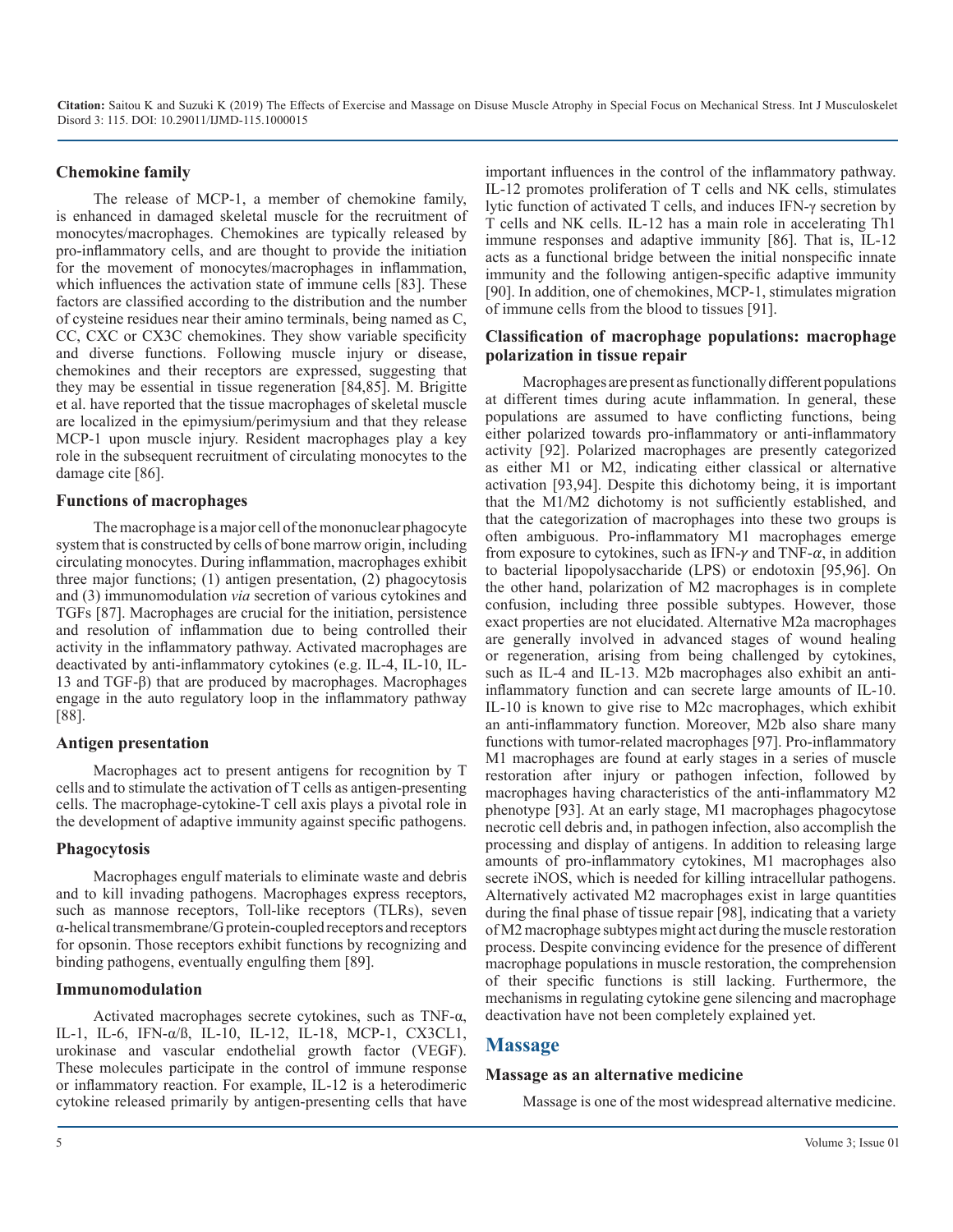Recently, there has been an expansion in the use of alternative medicine, and massage is widely appreciated by the general public [99]. Massage may be a safe and beneficial intervention devoid of any major harms or side effects if applied by trained professionals [100]. Massage produces mechanical stress, which is expected to increase muscle extensibility. However, despite its increasing popularity, there remains controversy in the effectiveness of massage as a complementary medicine.

#### **Mechanisms of massage**

Definition of Massage is "a mechanical manipulation of body tissues with rhythmical pressure and stroking for the purpose of promoting health and well-being" [101]. Massage involves several techniques, and their employment depends on the experience of the professional and the intended advantage [102-105]. Massage has long been considered to contribute to wellness via physiological, biomechanical, neurological and psychological mechanisms [105- 107]. So far, the speculation is that these mechanisms are exerted through mechanostimulation and improve well-being via possible increases in muscle blood flow, as well as possible decreases in neuromuscular excitability. Meanwhile, it has been reported that massage does not alter blood flow for brachial and femoral arteries [108,109], and femoral vein [109]. Inferences on other possible factors are required for further research to understand the mechanisms and benefits of massage. Various physiological factors are affected through massage, with the main factor being mechanical stress. When a mechanical stress is applied to living cells, a complex array of sensors expressing on the surface of the cells is capable of sensing and adapting to the stress. Mechanical stress applied to those sensors activates several kinases such as the mitogen-activated protein kinase (MAPK) and focal adhesion kinase (FAK) family of proteins. These kinase families have further roles in eliciting expression of regulatory factors that modulate the immune cell recruitment, protein synthesis and glucose uptake [110-112]. Therefore, massage applied to body with diverse mechanical stress varies degree of signalling cascade, introducing a positive effect.

## **The Relationship between Massage and Immune System**

#### **Enhancing immune function by massage**

Some studies have reported that NK cells were increased by the application of massage [113-115]. Breast cancer patients were given massage therapy (45-minute massages, 3 times/ week for 5 weeks) [113]. In the massage therapy group, NK cells were significantly increased. As NK cells are pivotal cytotoxic lymphocytes in the innate immune system, the increase in cell numbers suggests an improved immune function. Diego et al. reported that on HIV patients, NK cells increased following massage intervention [116]. They demonstrate that CD4 cells (cells that are destroyed in HIV) were also increased following massage in the HIV patients. In addition, the patients also reported that they were less depressed by the application of massage. As depression connects immunosuppression in which CD4 number and the CD4/

CD8 ratio were decreased, massage therapy might improve on immune system in the HIV patients [117]. Similar findings were observed for children with asthma [118]. Daily 20-minute massage for asthmatic children by their parents decreased their cortisol level and reduced the occurrence of asthma attack. As cortisol kills NK cells [119], the decrease in cortisol causes the increase in NK cells, and facilitates immune function. In an animal study, following eccentric exercise that caused myofibril damage, rabbits were administered a massage-like stimulation (0.5 Hz, 10 N, 15 minutes) for 4 days [13]. Infiltration of neutrophils and macrophages into the tibialis anterior muscles, decreased and muscle hypofunction was alleviated in the stimulation-administered groups. Furthermore, massage influences the lymphatic system. Proper lymph dynamics are important for an effective immune system and is required to fight infection and in drainage of cell debris, excess interstitial fluid and intestinal toxins from tissues. It is said that the lymphatic system is positively influenced by massage [115,120,121]. It was reported that a combination of manual massage and ultrasound application modulated the swelling and fibrosis (12 sessions for 40 minutes each, 3 times/week : ultrasound therapy (Frequency of 3 MHz, continuous mode, intensity of 0.8 W/cm², power of 2.8 W) followed by the manual lymphatic drainage) [122].

Intensive exercise produces small tears in muscle fibers, leading to inflammation and soreness [123,124]. Crane et al. reported that massage down-regulated the production of NF-κB and pro-inflammatory cytokines such as  $TNF-\alpha$ , thereby mitigating dysphoria arising from exercise-induced muscle damage [14]. However, little attention has been paid to the effects of massage on disuse-induced inflammation. Massage may have a connection with the immune system. The improvement of the immune system due to massage will provide the useful therapy toward various diseases. Consequently, although the connection between massage and ubiquitin-proteasome system for promoting disuse muscle atrophy is not still clarified, it is quite likely that abrogation of tissue inflammation due to massage allows inhibition of disuse muscle atrophy.

## **Mechanical Stress on Skeletal Muscles**

#### **Mechanotransduction**

Skeletal muscles can sense mechanical forces and convert them into physiological signals that regulate protein synthesis. This energy conversion is termed mechanotransduction. To complete this process, the unit that associates extracellular mechanical forces with intracellular biochemical signals is required. The candidates of the units are classified into two groups: the lipid bilayer and extracellular matrix-integrin-cytoskeleton. In this review, we describe the extracellular matrix-integrin-cytoskeleton in the context of immobilization [125,126].

#### **Extracellular matrix-integrin-cytoskeleton**

Recent studies indicate that the cytoskeleton, the focal adhesion (FA) site and dystrophin–glycoprotein complexes are involved in mechanotransduction. The alterations in the structure of (1) FA site and (2) dystrophin-glycoprotein complex of mechanical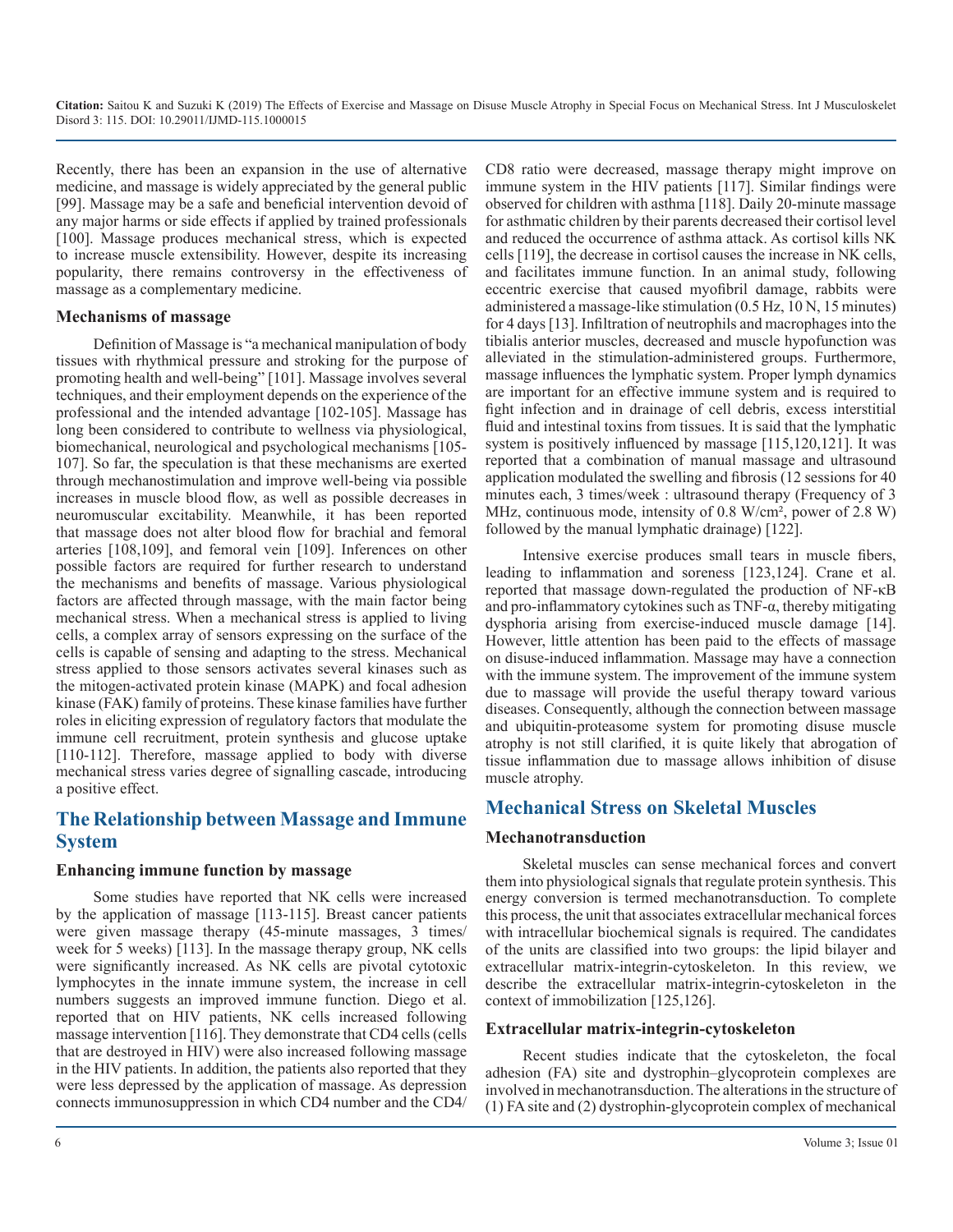forces enable access to new binding sites, which in turn, activates signalling cascade. The cascade activates MAPKs and PI3K, ultimately leads to regulation of protein synthesis [126].

#### **Focal adhesion site**

FA sites are sites where the extracellular matrix can connect to the intracellular cytoskeleton, and are found at neuromuscular junctions, myotendinous junctions and customers [127]. Proteins at FA sites possess diverse functions. One of the representative proteins is the cell surface receptor, integrin. Integrin is comprised of an extracellular domain, a transmembrane region and a cytoplasmic domain, conjugating the extracellular matrix with cytoskeletal components [128]. The direct connection between the extracellular matrix and cytoskeletal components indicates that integrin could become a mechanosensor that transmits extracellular mechanical forces to the inside of the cells.

#### **Dystrophin-glycoprotein complexes**

The extracellular matrix can also attach to the cytoskeleton by the dystrophin-glycoprotein complexes. In this complex, one of the extracellular matrix proteins, laminin, binds tightly to the transmembranous β-dystroglycan. β-Dystroglycan constitutes intracellular connection with dystrophin, and dystrophin establishes a connection with F-actin. As a whole, the coupling between the inside and outside of the cell is accomplished [126].

#### **Muscle deformation**

Muscle contraction and physical load on skeletal muscles bring about muscle deformation [129]. This deformation is a visible change in shape without any change in volume of tissue, in which muscles maintain their volume. Both strains in one direction and compressive loading cause internal stresses in skeletal muscles. The muscles deform due to some force, either internally or externally administered. The most obvious mechanical changes in skeletal muscle are associated with adhesive complexes and cytoskeleton deformation. A cellular deformation induces mechanotransduction in muscle tissue and mechanical stress is transmitted from extracellular matrix to cytoskeleton [130, 131].

#### **The relationship of mechanical stress and disuse muscle atrophy**

We conducted a series of experiments using massage-like intervention and showed that massage-like mechanical stimulation (Local cyclical compression: 1 Hz, 30 minutes/day for 7 days) modulated immobilization-induced pro-inflammatory responses of macrophages *in situ* and alleviated muscle atrophy [132]. When cyclical compression was applied on calves of mice with hindlimb immobilization, the myofibril thickness and contracting forces of calf muscles that are decreased by hindlimb immobilization were partially restored. Notably, cyclical compression tempered the increase in the number of cells expressing pro-inflammatory molecules, TNF-α and MCP-1, including macrophages *in situ*. Then, by using clodronate liposomes, we induced apoptotic death of phagocytic cells in circulating blood. The reversing effect of cyclic compression of immobilization-induced thinning of myofibers was almost completely nullified in clodronateadministered mice. Furthermore, we validated that cyclical compression induced movement of intramuscular interstitial fluid detected by  $\mu$ CT analysis. Then, we applied pulsatile fluid shear stress on macrophage cells isolated from the abdominal cavity of mice. Pulsatile fluid shear stress reduced the expression of MCP-1 in macrophages *in vitro*. These results suggested the possible involvement of mechanical stress in disuse muscle atrophy and inflammation, and the critical role of macrophages as a mechanosensor, thereby opening a new path to develop novel therapeutic strategies utilizing mechanical interventions.

## **Conclusion**

#### **Potential therapeutic role of mechanical stress**

Mechanical stress influences every area of biology, from early developmental process to adult physiology and pathology. In the adult organism, several physiological processes are dependent on mechanical stress sensing, including the senses of hearing and touch. There is also a dark side by pathological forces, such as tumor metastasis and atherosclerosis [133, 134]. Endothelial cells are found at the blood vessel interface and are continually exposed to blood flow (i.e. mechanical stress). Therefore, research on mechanical stress has progressed using endothelial cells as a model system. Endothelial cells possess many mechanosensors on the basal surfaces. These mechanosensors sense blood flow, and convert mechanical tension into biochemical signals [135]. The stress patterns produced by blood flow differ depending on vessel location. These patterns vary from uniform flow to non-uniform perturbed flow. Although endothelial cells sense and differently react to flow patterns specific to their microenvironment, little is known about the basal mechanisms of endothelial mechanosensing. On the other hand, despite exposure to mechanical stress resulting from their shape changes due to muscle contraction, there have been relatively few studies on the underlying mechanisms of skeletal muscle mechanosensing. Much less work has been conducted regarding the biological effects of mechanical stress on the immune system and macrophages. The prevailing studies propose a possibility that monocyte/macrophage-induced mechanic signalling affects tumor development. Mechanosensing is the process, in which various physical stimuli of the extracellular matrix are transduced into biochemical signals to induce cellular actions [136]. Mechanosensing pathways are activated by stimuli to adhesion receptors (e.g. integrin and CD44), leading to changes of downstream signalling and cytoskeletal tension, ultimately regulating many processes for induction of tumor onset and progression [137-139]. However, the role of macrophages has not been made clear. Notably, adhesion receptors on macrophages can also interact with receptors relating to inflammation by sharing similar downstream signalling. Thus, altered extracellular matrix characteristics can modulate immune cell actions indirectly. Very few attempts have been made in clarifying the beneficial 'factors' of physical exercise and massage. In this review, we proposed that the factors were driven from the biological benefits of mechanical stress. These findings clarified the significance of local mechanical stress on cells in situ, which appears to be at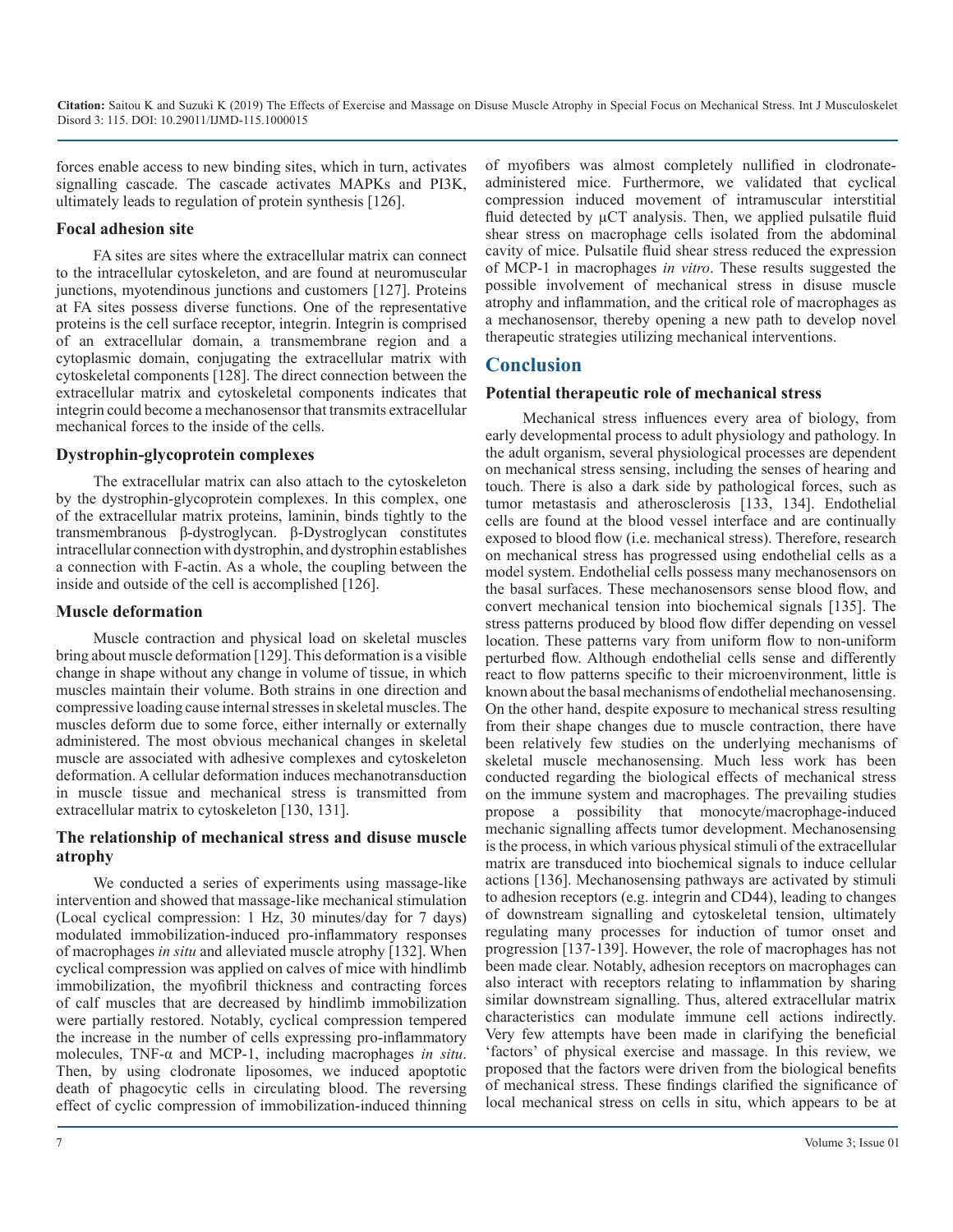least partly responsible for the positive effects of physical exercise and massage. Understanding the mechanism of mechanical stress provides the scientific evidence for the benefits of moderate exercise and massage and opens a new path to develop a novel therapeutic strategy towards disuse muscle atrophy.

#### **Acknowledgment**

We would like to thank all members of the preventive medicine laboratory. Ms. Ma, Mr. Matsumoto, Ms. Ruhee, Ms. Kim, Mr. Tominaga and Ms. Omae gave us advice. Thanks to their supports, we were able to finish writing this review article. We would also like to thank Dr. Jorming Goh, Ageing Research Institute for Society & Education, Nanyang Technological University, Singapore for valuable opinions and English editing.

#### **References**

- [Lee IM, Shiroma EJ, Lobelo F, Puska P, Blair SN, et al. \(2012\) Effect](https://www.ncbi.nlm.nih.gov/pubmed/22818936) of physical inactivity on major non-communicable diseases worldwide: [An analysis of burden of disease and life expectancy. Lancet 380: 219-](https://www.ncbi.nlm.nih.gov/pubmed/22818936) [229.](https://www.ncbi.nlm.nih.gov/pubmed/22818936)
- 2. [Berg HE, Larsson L, Tesch PA \(1997\) Lower limb skeletal muscle func](https://www.ncbi.nlm.nih.gov/pubmed/9029214)tion after 6 wk of bed rest. J Appl Physiol 82: 182-188.
- 3. [Caron AZ, Drouin G, Desrosiers J, Trensz F, Grenier G \(2009\) A novel](https://www.ncbi.nlm.nih.gov/pubmed/19342435) hindlimb immobilization procedure for studying skeletal muscle atro[phy and recovery in mouse. J Appl Physiol 106: 2049-2059.](https://www.ncbi.nlm.nih.gov/pubmed/19342435)
- 4. [Hunter RB, Stevenson E, Koncarevic A, Mitchell-Felton H, Essig DA,](https://www.ncbi.nlm.nih.gov/pubmed/11919155)  et al. (2002) Activation of an alternative NF-κB pathway in skeletal [muscle during disuse atrophy. FASEB J 16: 529-538.](https://www.ncbi.nlm.nih.gov/pubmed/11919155)
- 5. [Winkelman C \(2004\) Inactivity and inflammation: Selected cytokines](https://www.ncbi.nlm.nih.gov/pubmed/14767366)  as biologic mediators in muscle dysfunction during critical illness. [AACN Clin Issues 15: 74-82.](https://www.ncbi.nlm.nih.gov/pubmed/14767366)
- 6. [Al-Nassan S, Fujita N, Kondo H, Murakami S, Fujino H \(2012\) Chron](https://www.ncbi.nlm.nih.gov/pubmed/23378678)ic exercise training down-regulates TNF-α and atrogin-1/MAFbx in [mouse gastrocnemius muscle atrophy induced by hindlimb unloading.](https://www.ncbi.nlm.nih.gov/pubmed/23378678)  [Acta Histochem Cytochem 45: 343-349.](https://www.ncbi.nlm.nih.gov/pubmed/23378678)
- 7. [Lira FS, Koyama CH, Yamashita AS, Rosa JC, Zanchi NE, et al. \(2009\)](https://www.ncbi.nlm.nih.gov/pubmed/19681095)  Chronic exercise decreases cytokine production in healthy rat skeletal [muscle. Cell Biochem Funct 27: 458-461.](https://www.ncbi.nlm.nih.gov/pubmed/19681095)
- 8. [Dogra S, Ashe MC, Biddle SJH, Brown WJ, Buman MP, et al. \(2017\)](https://bjsm.bmj.com/content/51/21/1526)  Sedentary time in older men and women: An international consensus [statement and research priorities. Br J Sports Med 51: 1526-1532.](https://bjsm.bmj.com/content/51/21/1526)
- 9. [Hamilton MT, Healy GN, Dunstan DW, Zderic TW, Owen N \(2008\) Too](https://www.ncbi.nlm.nih.gov/pmc/articles/PMC3419586/)  little exercise and too much sitting: inactivity physiology and the need [for new recommendations on sedentary behavior. Curr Cardiovasc](https://www.ncbi.nlm.nih.gov/pmc/articles/PMC3419586/)  [Risk Rep 2: 292-298.](https://www.ncbi.nlm.nih.gov/pmc/articles/PMC3419586/)
- 10. [Furlan AD, Giraldo M, Baskwill A, Irvin E, Imamura M \(2015\) Massage](https://www.ncbi.nlm.nih.gov/pubmed/26329399)  for low-back pain. Cochrane Database Syst Rev 9: Cd001929.
- 11. [Robertson A, Watt J, Galloway S \(2004\) Effects of leg massage on](https://www.ncbi.nlm.nih.gov/pubmed/15039254)  recovery from high intensity cycling exercise. Br J Sports Med 38: 173- [176.](https://www.ncbi.nlm.nih.gov/pubmed/15039254)
- 12. [Waters-Banker C, Butterfield TA, Dupont-Versteegden EE \(2014\) Im](https://www.ncbi.nlm.nih.gov/pubmed/24201707)munomodulatory effects of massage on nonperturbed skeletal muscle [in rats. J Appl Physiol 116: 164-175.](https://www.ncbi.nlm.nih.gov/pubmed/24201707)
- 13. [Haas C, Butterfield TA, Abshire S, Zhao Y, Zhang X, et al. \(2013\) Mas](https://www.ncbi.nlm.nih.gov/pubmed/23274593)sage timing affects postexercise muscle recovery and inflammation in [a rabbit model. Med Sci Sports Exerc 45: 1105-1112.](https://www.ncbi.nlm.nih.gov/pubmed/23274593)
- 14. [Crane JD, Ogborn DI, Cupido C, Melov S, Hubbard A, et al. \(2012\)](https://www.ncbi.nlm.nih.gov/pubmed/22301554)  Massage therapy attenuates inflammatory signaling after exercise[induced muscle damage. Sci Transl Med 4: 119ra13.](https://www.ncbi.nlm.nih.gov/pubmed/22301554)
- 15. [Ogawa T, Furochi H, Mameoka M, Hirasaka K, Onishi Y, et al. \(2006\)](https://www.ncbi.nlm.nih.gov/pubmed/16868939)  Ubiquitin ligase gene expression in healthy volunteers with 20-day be[drest. Muscle Nerve 34: 463-469.](https://www.ncbi.nlm.nih.gov/pubmed/16868939)
- 16. [Haus JM, Carrithers JA, Carroll CC, Tesch PA, Trappe TA \(2007\)](https://www.ncbi.nlm.nih.gov/pubmed/17670860) Contractile and connective tissue protein content of human skeletal [muscle: Effects of 35 and 90 days of simulated microgravity and ex](https://www.ncbi.nlm.nih.gov/pubmed/17670860)[ercise countermeasures. Am J Physiolo-Reg Integ Comp Physiol 293:](https://www.ncbi.nlm.nih.gov/pubmed/17670860) [1722-1727.](https://www.ncbi.nlm.nih.gov/pubmed/17670860)
- 17. [Leblanc A, Rowe R, Schneider V, Evans H, Hedrick T \(1995\) Regional](https://www.ncbi.nlm.nih.gov/pubmed/8747608)  muscle loss after short duration spaceflight. Aviat Space Environ Med [66: 1151-1154.](https://www.ncbi.nlm.nih.gov/pubmed/8747608)
- 18. [Hunter RB, Stevenson EJ, Koncarevic A, Mitchell-Felton H, Essig DA,](https://www.ncbi.nlm.nih.gov/pubmed/22818936)  et al. (2002) Activation of an alternative NF-κB pathway in skeletal [muscle during disuse atrophy. FASEB J 16: 529-538.](https://www.ncbi.nlm.nih.gov/pubmed/11919155)
- 19. [Senf SM, Dodd SL, Mcclung JM, Judge AR \(2008\) Hsp70 overexpres](https://www.ncbi.nlm.nih.gov/pubmed/18644837)[sion inhibits NF-κB and Foxo3a transcriptional activities and prevents](https://www.ncbi.nlm.nih.gov/pubmed/9029214)  [skeletal muscle atrophy. FASEB J 22: 3836-3845.](https://www.ncbi.nlm.nih.gov/pubmed/18644837)
- 20. [Babij P, Booth FW \(1988\) Alpha-actin and cytochrome c mRNAs in](https://www.ncbi.nlm.nih.gov/pubmed/19342435)  atrophied adult rat skeletal muscle. Am J Physiol 254: 651-656[.](https://www.ncbi.nlm.nih.gov/pubmed/2834956)
- 21. [Sandri M \(2008\) Signaling in muscle atrophy and hypertrophy. Physiol](https://www.ncbi.nlm.nih.gov/pubmed/18556469)  [\(Bethesda\) 23: 160-170.](https://www.ncbi.nlm.nih.gov/pubmed/11919155)
- 22. [Ventadour S, Attaix D \(2006\) Mechanisms of skeletal muscle atrophy.](https://www.ncbi.nlm.nih.gov/pubmed/17053511)  Curr Opin Rheumatol 18: 631-635.
- 23. [Ikemoto M, Nikawa T, Takeda SI, Watanabe C, Kitano T, et al. \(2001\)](https://www.ncbi.nlm.nih.gov/pubmed/11344113) Space shuttle flight (STS-90) enhances degradation of rat myosin [heavy chain in association with activation of ubiquitin–proteasome](https://www.ncbi.nlm.nih.gov/pubmed/11344113)  [pathway. FASEB J 15: 1279-1281.](https://www.ncbi.nlm.nih.gov/pubmed/11344113)
- 24. [Mitch WE, Goldberg AL \(1996\) Mechanisms of muscle wasting. The](https://www.ncbi.nlm.nih.gov/pubmed/8948566)  role of the ubiquitin-proteasome pathway. N Engl J Med 335: 1897- [1905.](https://www.ncbi.nlm.nih.gov/pubmed/8948566)
- 25. [Lecker SH, Solomon V, Mitch WE, Goldberg AL \(1999\) Muscle protein](https://www.ncbi.nlm.nih.gov/pubmed/19681095)  breakdown and the critical role of the ubiquitin-proteasome pathway in [normal and disease states. J Nutr 129: 227-237.](https://www.ncbi.nlm.nih.gov/pubmed/9915905)
- 26. [Kandarian SC, Stevenson EJ \(2002\) Molecular events in skeletal mus](https://bjsm.bmj.com/content/51/21/1526)cle during disuse atrophy. Exerc Sport Sci Rev 30: 111-116.
- 27. [Reid MB \(2005\) Response of the ubiquitin-proteasome pathway to](https://www.ncbi.nlm.nih.gov/pubmed/15886351)  [changes in muscle activity. Am J Physiol Regul Integr Comp Physiol](https://www.ncbi.nlm.nih.gov/pmc/articles/PMC3419586/) [288: 1423-1431.](https://www.ncbi.nlm.nih.gov/pubmed/15886351)
- 28. [Bodine SC, Latres E, Baumhueter S, Lai VK-M, Nunez L, et al. \(2001\)](https://www.ncbi.nlm.nih.gov/pubmed/11679633) Identification of ubiquitin ligases required for skeletal muscle atrophy. [Science 294: 1704-1708.](https://www.ncbi.nlm.nih.gov/pubmed/11679633)
- 29. [Medina R, Wing SS, Goldberg AL \(1995\) Increase in levels of polyu](https://www.ncbi.nlm.nih.gov/pmc/articles/PMC1136697/)[biquitin and proteasome mRNA in skeletal muscle during starvation](https://www.ncbi.nlm.nih.gov/pubmed/15039254) [and denervation atrophy. Biochem J 307: 631-637.](https://www.ncbi.nlm.nih.gov/pmc/articles/PMC1136697/)
- 30. [Medina R, Wing SS, Haas A, Goldberg AL \(1991\) Activation of the](https://www.ncbi.nlm.nih.gov/pubmed/1724903)  [ubiquitin-ATP-dependent proteolytic system in skeletal muscle during](https://www.ncbi.nlm.nih.gov/pubmed/24201707) [fasting and denervation atrophy. Biomed Biochim Acta 50: 347-356.](https://www.ncbi.nlm.nih.gov/pubmed/1724903)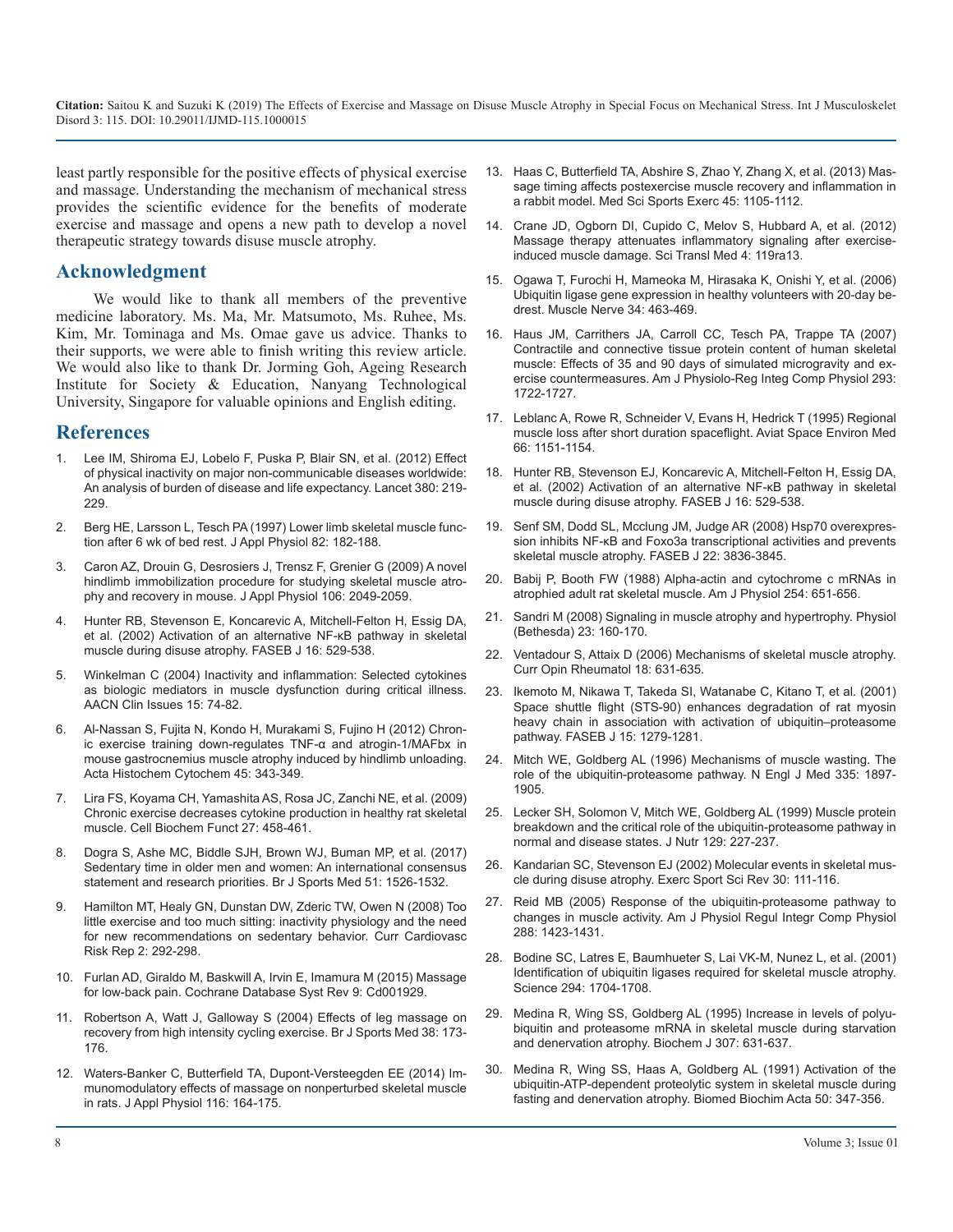- 31. [Jones SW, Hill RJ, Krasney PA, O'conner B, Peirce N, et al. \(2004\)](https://www.ncbi.nlm.nih.gov/pubmed/15084522) [Disuse atrophy and exercise rehabilitation in humans profoundly af](https://www.ncbi.nlm.nih.gov/pubmed/15084522)[fects the expression of genes associated with the regulation of skeletal](https://www.ncbi.nlm.nih.gov/pubmed/15084522)  [muscle mass. FASEB J 18: 1025-1027.](https://www.ncbi.nlm.nih.gov/pubmed/15084522)
- 32. [Ikemoto M, Nikawa T, Kano M, Hirasaka K, Kitano T, et al. \(2002\)](https://www.ncbi.nlm.nih.gov/pubmed/12033461)  [Cysteine supplementation prevents unweighting-induced ubiquitina](https://www.ncbi.nlm.nih.gov/pubmed/12033461)[tion in association with redox regulation in rat skeletal muscle. Biol](https://www.ncbi.nlm.nih.gov/pubmed/12033461)  [Chem 383: 715-721.](https://www.ncbi.nlm.nih.gov/pubmed/12033461)
- 33. [Coffey VG, Shield A, Canny BJ, Carey KA, Cameron-Smith D, et al.](https://www.ncbi.nlm.nih.gov/pubmed/16338907)  [\(2006\) Interaction of contractile activity and training history on mRNA](https://www.ncbi.nlm.nih.gov/pubmed/16338907)  [abundance in skeletal muscle from trained athletes. Am J Physiol En](https://www.ncbi.nlm.nih.gov/pubmed/16338907)[docrinol Metab 290: 849-855.](https://www.ncbi.nlm.nih.gov/pubmed/16338907)
- 34. [Louis E, Raue U, Yang Y, Jemiolo B, Trappe S \(2007\) Time course of](https://www.ncbi.nlm.nih.gov/pubmed/17823296) [proteolytic, cytokine, and myostatin gene expression after acute exer](https://www.ncbi.nlm.nih.gov/pubmed/17823296)[cise in human skeletal muscle. J Appl Physiol 103: 1744-1751.](https://www.ncbi.nlm.nih.gov/pubmed/17823296)
- 35. [Phillips SM, Tipton KD, Aarsland A, Wolf SE, Wolfe RR \(1997\) Mixed](https://www.ncbi.nlm.nih.gov/pubmed/9252485) [muscle protein synthesis and breakdown after resistance exercise in](https://www.ncbi.nlm.nih.gov/pubmed/9252485)  [humans. Am J Physiol Endocrinol Metab 273: 99-107.](https://www.ncbi.nlm.nih.gov/pubmed/9252485)
- 36. [Abu Hatoum O, Gross-Mesilaty S, Breitschopf K, Hoffman A, Gonen](https://www.ncbi.nlm.nih.gov/pubmed/9742084)  [H, et al. \(1998\) Degradation of myogenic transcription factor MyoD by](https://www.ncbi.nlm.nih.gov/pubmed/9742084)  [the ubiquitin pathway in vivo and in vitro: regulation by specific DNA](https://www.ncbi.nlm.nih.gov/pubmed/9742084) [binding. Mol Cell Biol 18: 5670-5677.](https://www.ncbi.nlm.nih.gov/pubmed/9742084)
- 37. [Li Y-P, Reid MB \(2000\) NF-κB mediates the protein loss induced by](https://www.ncbi.nlm.nih.gov/pubmed/11003979) [TNF-α in differentiated skeletal muscle myotubes. Am J Physiol Regul](https://www.ncbi.nlm.nih.gov/pubmed/11003979)  [Integr Comp Physiol 279: 1165-1170.](https://www.ncbi.nlm.nih.gov/pubmed/11003979)
- 38. [Suzuki K \(2018\) Involvement of neutrophils in exercise-induced mus](https://www.researchgate.net/publication/330420124_Involvement_of_neutrophils_in_exercise-induced_muscle_damage_and_its_modulation)[cle damage and its modulation. Gen Int Med Clin Innov 3: 1-8.](https://www.researchgate.net/publication/330420124_Involvement_of_neutrophils_in_exercise-induced_muscle_damage_and_its_modulation)
- 39. [Lockhart NC, Brooks SV \(2008\) Neutrophil accumulation following](https://www.ncbi.nlm.nih.gov/pubmed/18276901)  [passive stretches contributes to adaptations that reduce contraction](https://www.ncbi.nlm.nih.gov/pubmed/18276901)[induced skeletal muscle injury in mice. J Appl Physiol 104: 1109-](https://www.ncbi.nlm.nih.gov/pubmed/18276901) [1115.](https://www.ncbi.nlm.nih.gov/pubmed/18276901)
- 40. [Pizza FX, Peterson JM, Baas JH, Koh TJ \(2005\) Neutrophils contrib](https://www.ncbi.nlm.nih.gov/pubmed/15550464)[ute to muscle injury and impair its resolution after lengthening contrac](https://www.ncbi.nlm.nih.gov/pubmed/15550464)[tions in mice. J Physiol 562: 899-913.](https://www.ncbi.nlm.nih.gov/pubmed/15550464)
- 41. [Deng B, Wehling-Henricks M, Villalta SA, Wang Y, Tidball JG \(2012\)](https://www.ncbi.nlm.nih.gov/pubmed/22933625)  [IL-10 triggers changes in macrophage phenotype that promote muscle](https://www.ncbi.nlm.nih.gov/pubmed/22933625)  [growth and regeneration. J Immunol 189: 3669-3680.](https://www.ncbi.nlm.nih.gov/pubmed/22933625)
- 42. [Serhan CN, Savill J \(2005\) Resolution of inflammation: The beginning](https://www.ncbi.nlm.nih.gov/pubmed/16369558)  [programs the end. Nat Immunol 6: 1191-1197.](https://www.ncbi.nlm.nih.gov/pubmed/16369558)
- 43. [Porcheray F, Viaud S, Rimaniol AC, Leone C, Samah B, et al. \(2005\)](https://www.ncbi.nlm.nih.gov/pmc/articles/PMC1809537/) [Macrophage activation switching: an asset for the resolution of inflam](https://www.ncbi.nlm.nih.gov/pmc/articles/PMC1809537/)[mation. Clin Exp Immunol 142: 481-489.](https://www.ncbi.nlm.nih.gov/pmc/articles/PMC1809537/)
- 44. [Manabe I \(2011\) Chronic inflammation links cardiovascular, metabolic](https://www.ncbi.nlm.nih.gov/pubmed/22067929)  [and renal diseases. Circ J 75: 2739-2748.](https://www.ncbi.nlm.nih.gov/pubmed/22067929)
- 45. [Elliott MR, Ravichandran KS \(2010\) Clearance of apoptotic cells: imp](https://www.ncbi.nlm.nih.gov/pubmed/20584912)[lications in health and disease. J Cell Biol 189: 1059-1070.](https://www.ncbi.nlm.nih.gov/pubmed/20584912)
- 46. [Feghali CA, Wright TM \(1997\) Cytokines in acute and chronic inflam](https://www.ncbi.nlm.nih.gov/pubmed/9159205)[mation. Front Biosci 2: 12-26.](https://www.ncbi.nlm.nih.gov/pubmed/9159205)
- 47. [Suzuki K \(2018\) Cytokine response to exercise and its modulation.](https://www.ncbi.nlm.nih.gov/pmc/articles/PMC5789327/) [Antioxidants 7: 17-23.](https://www.ncbi.nlm.nih.gov/pmc/articles/PMC5789327/)
- 48. [Warren JS \(1990\) Interleukins and tumor necrosis factor in inflamma](https://www.ncbi.nlm.nih.gov/pubmed/2121159)-

tion. Crit Rev Clin Lab Sci 28: 37-59.

- 49. [Conti P, D'Ovidio C, Conti C, Gallenga CE, Lauritano D, et al. \(2019\)](https://www.sciencedirect.com/science/article/pii/S0014299918307064)  [Progression in migraine: Role of mast cells and pro-inflammatory and](https://www.sciencedirect.com/science/article/pii/S0014299918307064) [anti-inflammatory cytokines. Eur J Pharmacol 844: 87-94](https://www.sciencedirect.com/science/article/pii/S0014299918307064).
- 50. [Castellani M, Galzio RJ, Felaco P, Tripodi D, Toniato E, et al. \(2010\)](https://www.ncbi.nlm.nih.gov/pubmed/20846471) [VEGF, substance P and stress, new aspects: a revisited study. J Biol](https://www.ncbi.nlm.nih.gov/pubmed/20846471) [Regul Homeost Agents 24: 229-237.](https://www.ncbi.nlm.nih.gov/pubmed/20846471)
- 51. [Dinarello CA \(1992\) Reduction of inflammation by decreasing produ](http://europepmc.org/abstract/med/1399323)[ction of interleukin-1 or by specific receptor antagonism. Int J Tissue](http://europepmc.org/abstract/med/1399323)  [React 14: 65-75.](http://europepmc.org/abstract/med/1399323)
- 52. [Vassalli P \(1992\) The pathophysiology of tumor necrosis factors. Annu](https://www.ncbi.nlm.nih.gov/pubmed/1590993)  Rev Immunol 10: 411-452.
- 53. [Koike K, Ogawa M, Ihle JN, Miyake T, Shimizu T, et al. \(1987\) Re](https://www.ncbi.nlm.nih.gov/pubmed/3298286)[combinant murine granulocyte-macrophage \(GM\) colony-stimulating](https://www.ncbi.nlm.nih.gov/pubmed/3298286)  [factor supports formation of GM and multipotential blast cell colonies](https://www.ncbi.nlm.nih.gov/pubmed/3298286)  [in culture: comparison with the effects of interleukin-3. J Cell Physiol](https://www.ncbi.nlm.nih.gov/pubmed/3298286)  [131: 458-464.](https://www.ncbi.nlm.nih.gov/pubmed/3298286)
- 54. [K Arai, F Lee, A Miyajima, S Miyatake, et al. \(1990\) Cytokines: coor](https://www.ncbi.nlm.nih.gov/pubmed/1695833)[dinators of immune and inflammatory responses. Annu Rev Biochem](https://www.ncbi.nlm.nih.gov/pubmed/1695833)  [59: 783-836.](https://www.ncbi.nlm.nih.gov/pubmed/1695833)
- 55. [Crosier PS, Clark SC \(1992\) Basic biology of the hematopoietic growth](https://www.ncbi.nlm.nih.gov/pubmed/1380728)  factors. Semin Oncol 19: 349-361.
- 56. [Patricia BM, Cosman D, Fanslow W, Maliszewski CR, Lyman SD](https://www.ncbi.nlm.nih.gov/pubmed/1567539) [\(1992\) The interleukin-4 receptor: Structure, function, and signal tran](https://www.ncbi.nlm.nih.gov/pubmed/1567539)[sduction. Chem Immunol Allergy 51: 107-134.d](https://www.ncbi.nlm.nih.gov/pubmed/1567539)
- 57. [Yokota T, Arai N, De Vries J, Spits H, Banchereau J, et al. \(1988\) Mo](https://www.ncbi.nlm.nih.gov/pubmed/3284813)[lecular biology of interleukin 4 and interleukin 5 genes and biology](https://www.ncbi.nlm.nih.gov/pubmed/3284813)  [of their products that stimulate B cells, T cells and hemopoietic cells.](https://www.ncbi.nlm.nih.gov/pubmed/3284813)  [Immunol Rev 102: 137-187.](https://www.ncbi.nlm.nih.gov/pubmed/3284813)
- 58. [Kuhn R, Rajewsky K, Muller W \(1991\) Generation and analysis of in](https://www.ncbi.nlm.nih.gov/pubmed/1948049)terleukin-4 deficient mice. Science 254: 707-710.
- 59. [Fertin C, Nicolas JF, Gillery P, Kalis B, Banchereau J, et al. \(1991\)](https://www.ncbi.nlm.nih.gov/pubmed/1807791)  [Interleukin-4 stimulates collagen synthesis by normal and scleroderma](https://www.ncbi.nlm.nih.gov/pubmed/1807791)  [fibroblasts in dermal equivalents. Cell Mol Biol 37: 823-829](https://www.ncbi.nlm.nih.gov/pubmed/1807791).
- 60. [Feghali CA, Bost KL, Boulware DW, Levy LS \(1992\) Human recombi](https://www.sciencedirect.com/science/article/pii/009012299290011C)[nant interleukin-4 induces proliferation and interleukin-6 production by](https://www.sciencedirect.com/science/article/pii/009012299290011C)  [cultured human skin fibroblasts. Clin Immunol Immnopathol 63: 182-](https://www.sciencedirect.com/science/article/pii/009012299290011C) [187.](https://www.sciencedirect.com/science/article/pii/009012299290011C)
- 61. [Chomarat P, Vannier E, Dechanet J, Rissoan MC, Banchereau J, et](https://www.ncbi.nlm.nih.gov/pubmed/7822808)  [al. \(1995\) Balance of IL-1 receptor antagonist/IL-1beta in rheumatoid](https://www.ncbi.nlm.nih.gov/pubmed/7822808)  [synovium and its regulation by IL-4 and IL-10. J Immunol 154: 1432-](https://www.ncbi.nlm.nih.gov/pubmed/7822808) [1439.](https://www.ncbi.nlm.nih.gov/pubmed/7822808)
- 62. [Cohen MC, Cohen S \(1996\) Cytokine function: A study in biologic di](https://www.ncbi.nlm.nih.gov/pubmed/8623768)[versity. Am J Clin Pathol 105: 589-598.](https://www.ncbi.nlm.nih.gov/pubmed/8623768)
- 63. [Gately MK, Wolitzky AG, Quinn PM, Chizzonite R \(1992\) Regulation of](https://www.ncbi.nlm.nih.gov/pubmed/1352483) [human cytolytic lymphocyte responses by interleukin-12. Cell Immunol](https://www.ncbi.nlm.nih.gov/pubmed/1352483)  [143: 127-142.](https://www.ncbi.nlm.nih.gov/pubmed/1352483)
- 64. [Kiniwa M, Gately M, Gubler U, Chizzonite R, Fargeas C et al. \(1992\)](https://www.ncbi.nlm.nih.gov/pubmed/1353081)  Recombinant interleukin-12 suppresses the synthesis of immunoglob[ulin E by interleukin-4 stimulated human lymphocytes. J Clin Invest](https://www.ncbi.nlm.nih.gov/pubmed/1353081)  [90: 262-266.](https://www.ncbi.nlm.nih.gov/pubmed/1353081)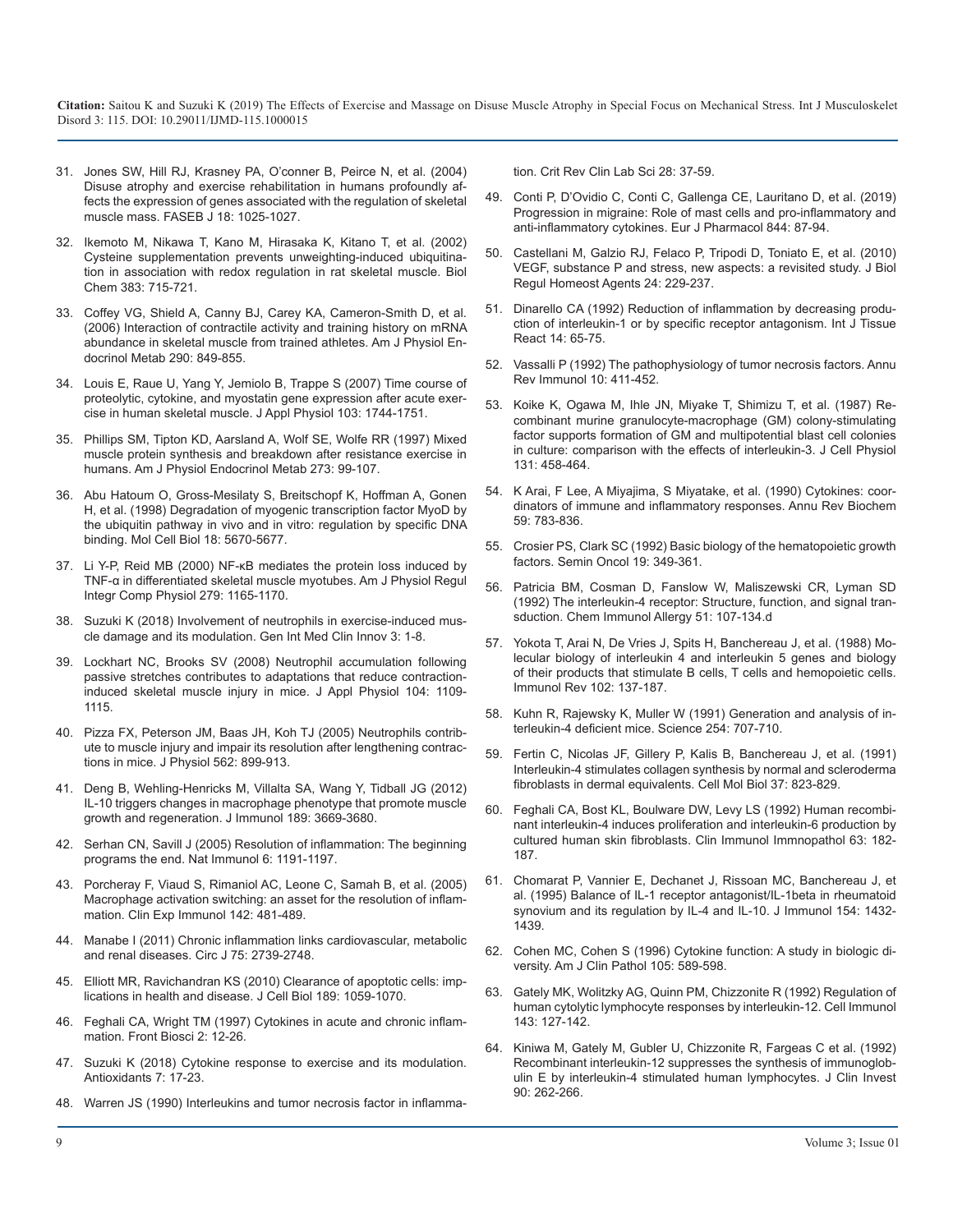- 65. [Scott P \(1993\) IL-12: Initiation cytokine for cell-mediated immunity.](https://www.ncbi.nlm.nih.gov/pubmed/8097337)  Science 260: 496-497.
- 66. [Li Y-P, Lecker SH, Chen Y, Waddell ID, Goldberg AL et al. \(2003\)](https://www.ncbi.nlm.nih.gov/pubmed/12773487)  TNF-α increases ubiquitin-conjugating activity in skeletal muscle by [up-regulating UbcH2/E220k. FASEB J 17: 1048-1057](https://www.ncbi.nlm.nih.gov/pubmed/12773487).
- 67. [Li Y-P, Chen Y, John J, Moylan J, Jin B, et al. \(2005\) TNF-α acts via](https://www.ncbi.nlm.nih.gov/pubmed/15746179)  p38 MAPK to stimulate expression of the ubiquitin ligase atrogin1/MA-[Fbx in skeletal muscle. FASEB J 19: 362-370.](https://www.ncbi.nlm.nih.gov/pubmed/15746179)
- 68. Llovera M, García-MartíNez C, Agell N, López-Soriano FJ, Argilés JM [\(1997\) TNF can directly induce the expression of ubiquitin-dependent](https://www.ncbi.nlm.nih.gov/pubmed/9016756)  [proteolytic system in rat soleus muscles. Biochem Biophys Res Com](https://www.ncbi.nlm.nih.gov/pubmed/9016756)[mun 230: 238-241.](https://www.ncbi.nlm.nih.gov/pubmed/9016756)
- 69. Llovera M, Carbó N, López-Soriano Jn, García-MartíNez C, Busquets [Sl, et al. \(1998\) Different cytokines modulate ubiquitin gene expres](https://www.ncbi.nlm.nih.gov/pubmed/9929164)[sion in rat skeletal muscle. Cancer Lett 133: 83-87.](https://www.ncbi.nlm.nih.gov/pubmed/9929164)
- 70. [Cai D, Frantz JD, Tawa NE, Melendez PA, Oh B-C, et al. \(2004\) Ikkβ/](https://www.ncbi.nlm.nih.gov/pubmed/15479644)  NF-κB activation causes severe muscle wasting in mice. Cell 119: [285-298.](https://www.ncbi.nlm.nih.gov/pubmed/15479644)
- 71. [Smith HJ, Wyke SM, Tisdale MJ \(2004\) Role of protein kinase C and](https://www.ncbi.nlm.nih.gov/pmc/articles/PMC2409757/)  NF-κB in proteolysis-inducing factor-induced proteasome expression [in C2C12 myotubes. Br J Cancer 90: 1850-1857.](https://www.ncbi.nlm.nih.gov/pmc/articles/PMC2409757/)
- 72. Whitehouse AS, Khal J, Tisdale MJ (2003) Induction of protein catabolism in myotubes by 15(S)-hydroxyeicosatetraenoic acid through increased expression of the ubiquitin–proteasome pathway. Br J Cancer 89: 737-475.
- 73. [Whitehouse AS, Tisdale MJ \(2003\) Increased expression of the ubiq](https://www.ncbi.nlm.nih.gov/pubmed/12966435)uitin-proteasome pathway in murine myotubes by proteolysis-inducing [factor \(PIF\) is associated with activation of the transcription factor NF](https://www.ncbi.nlm.nih.gov/pubmed/12966435)[κB. Br J Cancer 89: 1116-1122](https://www.ncbi.nlm.nih.gov/pubmed/12966435).
- 74. [Wyke SM, Russell ST, Tisdale MJ \(2004\) Induction of proteasome ex](https://www.ncbi.nlm.nih.gov/pubmed/15477867)pression in skeletal muscle is attenuated by inhibitors of NF-κB activa[tion. Br J Cancer 91: 1742-1750.](https://www.ncbi.nlm.nih.gov/pubmed/15477867)
- 75. [Gleeson M, Bishop NC, Stensel DJ, Lindley MR, Mastana SS et al.](https://www.ncbi.nlm.nih.gov/pubmed/21818123)  (2011) The anti-inflammatory effects of exercise: mechanisms and [implications for the prevention and treatment of disease. Nat Rev Im](https://www.ncbi.nlm.nih.gov/pubmed/21818123)[munol 11: 607-615.](https://www.ncbi.nlm.nih.gov/pubmed/21818123)
- 76. [Kawanishi N, Mizokami T, Yano H, Suzuki K \(2013\) Exercise attenu](https://www.ncbi.nlm.nih.gov/pubmed/23954991)ates M1 macrophages and CD8+ T cells in the adipose tissue of obese [mice. Med Sci Sports Exerc 45: 1684-1693.](https://www.ncbi.nlm.nih.gov/pubmed/23954991)
- 77. [Sunderkotter C, Nikolic T, Dillon MJ, Van Rooijen N, Stehling M, et al.](https://www.ncbi.nlm.nih.gov/pubmed/15034056)  (2004) Subpopulations of mouse blood monocytes differ in maturation [stage and inflammatory response. J Immunol 172: 4410-4417](https://www.ncbi.nlm.nih.gov/pubmed/15034056).
- 78. [Gordon S, Plüddemann A, Martinez Estrada F \(2014\) Macrophage](https://www.ncbi.nlm.nih.gov/pubmed/25319326)  heterogeneity in tissues: phenotypic diversity and functions. Immunol [Rev 262: 36-55.](https://www.ncbi.nlm.nih.gov/pubmed/25319326)
- 79. [Bain CC, Bravo-Blas A, Scott CL, Gomez PE, Geissmann F, et al.](https://www.ncbi.nlm.nih.gov/pubmed/25151491)  (2014) Constant replenishment from circulating monocytes maintains [the macrophage pool in the intestine of adult mice. Nat Immunol 15:](https://www.ncbi.nlm.nih.gov/pubmed/25151491) [929-937.](https://www.ncbi.nlm.nih.gov/pubmed/25151491)
- 80. [Hashimoto D, Chow A, Noizat C, Teo P, Beasley MB, et al. \(2013\)](https://www.ncbi.nlm.nih.gov/pubmed/23601688)  Tissue-resident macrophages self-maintain locally throughout adult [life with minimal contribution from circulating monocytes. Immunity 38:](https://www.ncbi.nlm.nih.gov/pubmed/23601688)  [792-804.d](https://www.ncbi.nlm.nih.gov/pubmed/23601688)
- 81. [Robbins CS, Hilgendorf I, Weber GF, Theurl I, Iwamoto Y, et al. \(2013\)](https://www.ncbi.nlm.nih.gov/pubmed/23933982)  [Local proliferation dominates lesional macrophage accumulation in](https://www.ncbi.nlm.nih.gov/pubmed/8097337)  [atherosclerosis. Nat Med 19: 1166-1172.](https://www.ncbi.nlm.nih.gov/pubmed/23933982)
- 82. [Krippendorf BB, Riley DA \(1993\) Distinguishing unloading. Versus](https://www.ncbi.nlm.nih.gov/pubmed/12773487)  reloading-induced changes in rat soleus muscle. Muscle Nerve 16: [99-108.](https://www.ncbi.nlm.nih.gov/pubmed/8423838)
- 83. [Luster AD \(1998\) Chemokines-chemotactic cytokines that mediate in](https://www.ncbi.nlm.nih.gov/pubmed/9459648)flammation. N Engl J Med 338: 436-445.
- 84. [Warren GL, O'farrell L, Summan M, Hulderman T, Mishra D, et al.](https://www.ncbi.nlm.nih.gov/pubmed/15075201)  (2004) Role of CC chemokines in skeletal muscle functional restora[tion after injury. Am J Physiol Cell Physiol 286: C1031-C1036.](https://www.ncbi.nlm.nih.gov/pubmed/15075201)
- 85. [Warren GL, Hulderman T, Mishra D, Gao X, Millecchia L, et al. \(2005\)](https://www.ncbi.nlm.nih.gov/pubmed/15601671)  Chemokine receptor CCR2 involvement in skeletal muscle regenera[tion. FASEB J 19: 413-415.](https://www.ncbi.nlm.nih.gov/pubmed/15601671)
- 86. [Hokeness KL, Kuziel WA, Biron CA, Salazar-Mather TP \(2005\) Mono](https://www.ncbi.nlm.nih.gov/pubmed/15661915)[cyte chemoattractant protein-1 and CCR2 interactions are required for](https://www.ncbi.nlm.nih.gov/pubmed/15479644) [INF-α/β-induced inflammatory responses and antiviral defense in liver.](https://www.ncbi.nlm.nih.gov/pubmed/15661915)  [J Immunol 174: 1549-1556.](https://www.ncbi.nlm.nih.gov/pubmed/15661915)
- 87. [Kasahara T, Matsushima K \(2001\) Macrophage signaling, apoptosis,](https://www.ncbi.nlm.nih.gov/pubmed/11698201) lectins and leukocyte trafficking. Trends Immunol 22: 593-594.
- 88. [Chatterjee S, Talaat KR, van Seventer EE, Feng CG, Scott AL, et al.](https://journals.plos.org/plosone/article?id=10.1371/journal.pone.0179701)  (2017) Mycobacteria induce TPL-2 mediated IL-10 in IL-4-generated [alternatively activated macrophages. PLoS One 12: e0179701.](https://journals.plos.org/plosone/article?id=10.1371/journal.pone.0179701)
- 89. [Takeda K, Kaisho T, Akira S \(2003\) Toll-like receptors. Annu Rev Im](https://www.ncbi.nlm.nih.gov/pubmed/12524386)munol 21: 335-376.
- 90. [Kobayashi K, Kaneda K, Kasama T \(2001\) Immunopathogenesis of](https://www.ncbi.nlm.nih.gov/pubmed/11340669) delayed-type hypersensitivity. Microsc Res Tech 53: 241-245.
- 91. [Gately MK, Renzetti LM, Magram J, Stern AS, Adorini Le, t al. \(1998\)](https://www.ncbi.nlm.nih.gov/pubmed/9597139) [The interleukin-12/interleukin-12-receptor system: role in normal and](https://www.ncbi.nlm.nih.gov/pubmed/15477867) [pathologic immune responses. Annu Rev Immunol 16: 495-521.](https://www.ncbi.nlm.nih.gov/pubmed/9597139)
- 92. [Rot A, Andrian UH \(2004\) Chemokines in innate and adaptive host](https://www.ncbi.nlm.nih.gov/pubmed/15032599)  [defense: basic chemokinese grammar for immune cells. Annu Rev Im](https://www.ncbi.nlm.nih.gov/pubmed/21818123)[munol 22: 891-928.](https://www.ncbi.nlm.nih.gov/pubmed/15032599)
- 93. [Arnold L, Henry A, Poron F, Baba-Amer Y, Van Rooijen N, et al. \(2007\)](https://www.ncbi.nlm.nih.gov/pubmed/17485518)  Inflammatory monocytes recruited after skeletal muscle injury switch [into antiinflammatory macrophages to support myogenesis. J Exp Med](https://www.ncbi.nlm.nih.gov/pubmed/17485518) [204: 1057-1069.](https://www.ncbi.nlm.nih.gov/pubmed/17485518)
- 94. [Wynn TA, Barron L \(2010\) Macrophages: master regulators of inflam](https://www.ncbi.nlm.nih.gov/pubmed/20665377)[mation and fibrosis. Semin Liver Dis 30: 245-257](https://www.ncbi.nlm.nih.gov/pubmed/15034056).
- 95. [Mantovani A, Sica A, Sozzani S, Allavena P, Vecchi A, et al. \(2004\)](https://www.ncbi.nlm.nih.gov/pubmed/15530839)  The chemokine system in diverse forms of macrophage activation and [polarization. Trends Immunol 25: 677-686.](https://www.ncbi.nlm.nih.gov/pubmed/15530839)
- 96. [Wynn TA \(2004\) Fibrotic disease and the Th1/Th2 paradigm. Nat Rev](https://www.ncbi.nlm.nih.gov/pubmed/15286725)  Immunol 4: 583-594[.](https://www.ncbi.nlm.nih.gov/pubmed/15286725)
- 97. [Biswas SK, Gangi L, Paul S, Schioppa T, Saccani A, et al. \(2006\) A](https://www.ncbi.nlm.nih.gov/pubmed/16269622) distinct and unique transcriptional program expressed by tumor-as[sociated macrophages \(defective NF-κB and enhanced IRF-3/STAT1](https://www.ncbi.nlm.nih.gov/pubmed/16269622)  [activation\). Blood 107: 2112-2122.](https://www.ncbi.nlm.nih.gov/pubmed/16269622)
- 98. [Wynn TA \(2008\) Cellular and molecular mechanisms of fibrosis. J](https://www.ncbi.nlm.nih.gov/pubmed/18161745) Pathol 214: 199-210.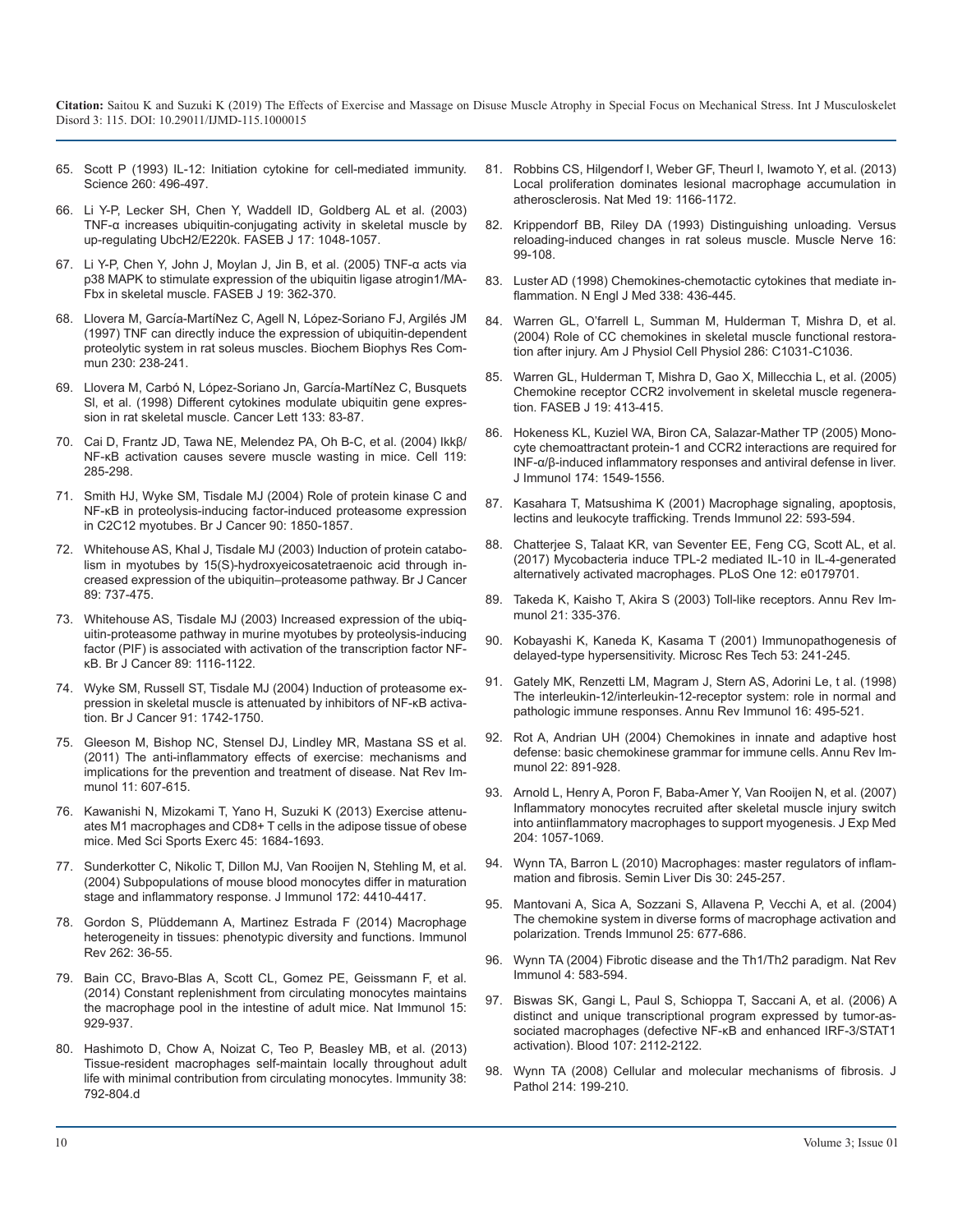- 99. [Foster DF, Phillips RS, Hamel MB, Eisenberg DM \(2000\) Alternative](https://www.ncbi.nlm.nih.gov/pubmed/11129743)  [medicine use in older Americans. J Am Geriatr Soc 48: 1560-1565.](https://www.ncbi.nlm.nih.gov/pubmed/11129743)
- 100. [Moraska A \(2007\) Therapist education impacts the massage effect on](https://www.ncbi.nlm.nih.gov/pubmed/17218881)  [postrace muscle recovery. Med Sci Sports Exerc 39: 34-37.](https://www.ncbi.nlm.nih.gov/pubmed/17218881)
- 101. [Cafarelli E, Flint F \(1992\) The role of massage in preparation for and](https://link.springer.com/article/10.2165%2F00007256-199214010-00001)  [recovery from exercise. Sports Med 14: 1-9.](https://link.springer.com/article/10.2165%2F00007256-199214010-00001)
- 102. [Brummitt J \(2008\) The role of massage in sports performance and](https://www.ncbi.nlm.nih.gov/pmc/articles/PMC2953308/)  [rehabilitation: Current evidence and future direction. N Am J Sports](https://www.ncbi.nlm.nih.gov/pmc/articles/PMC2953308/) [Phys Ther 3: 7-21.](https://www.ncbi.nlm.nih.gov/pmc/articles/PMC2953308/)
- 103. [Netchanok S, Wendy M, Marie C, Siobhan OD \(2012\) The effective](https://www.ncbi.nlm.nih.gov/pubmed/23059437)[ness of swedish massage and traditional thai massage in treating](https://www.ncbi.nlm.nih.gov/pubmed/23059437) [chronic low back pain: a review of the literature. Complement Ther](https://www.ncbi.nlm.nih.gov/pubmed/23059437)  [Clin Pract 18: 227-234.](https://www.ncbi.nlm.nih.gov/pubmed/23059437)
- 104. [Perlman AI, Sabina A, Williams A, Njike V, Katz DL \(2006\) Massage](https://www.ncbi.nlm.nih.gov/pubmed/17159021)  [therapy for osteoarthritis of the knee: a randomized controlled trial.](https://www.ncbi.nlm.nih.gov/pubmed/17159021)  [Arch Intern Med 166: 2533-2538.](https://www.ncbi.nlm.nih.gov/pubmed/17159021)
- 105. [Weerapong P, Hume PA, Kolt GS \(2005\) The mechanisms of massage](https://www.ncbi.nlm.nih.gov/pubmed/15730338)  [and effects on performance, muscle recovery and injury prevention.](https://www.ncbi.nlm.nih.gov/pubmed/15730338)  [Sports Med 35: 235-256.](https://www.ncbi.nlm.nih.gov/pubmed/15730338)
- 106. [Braverman DL and Schulman RA \(1999\) Massage techniques in reha](https://www.ncbi.nlm.nih.gov/pubmed/10516982)[bilitation medicine. Phys Med Rehabil Clin N Am 10: 631-649.](https://www.ncbi.nlm.nih.gov/pubmed/10516982)
- 107. [Bell AJ \(1964\) Massage and the physiotherapist. Physiotherapy 50:](https://www.ncbi.nlm.nih.gov/pubmed/14226703) [406-408.](https://www.ncbi.nlm.nih.gov/pubmed/14226703)
- 108. [Shoemaker JK, Tiidus PM, Mader R \(1997\) Failure of manual mas](https://www.ncbi.nlm.nih.gov/pubmed/9140896)[sage to alter limb blood flow: measures by doppler ultrasound. Med](https://www.ncbi.nlm.nih.gov/pubmed/9140896)  [Sci Sports Exerc 29: 610-614.](https://www.ncbi.nlm.nih.gov/pubmed/9140896)
- 109. [Tiidus PM, Shoemaker JK \(1995\) Effleurage massage, muscle blood](https://www.ncbi.nlm.nih.gov/pubmed/8550258)  [flow and long-term post-exercise strength recovery. Int J Sports Med](https://www.ncbi.nlm.nih.gov/pubmed/8550258)  [16: 478-483.](https://www.ncbi.nlm.nih.gov/pubmed/8550258)
- 110. [Cara DC, Kaur J, Forster M, Mccafferty D-M, Kubes P \(2001\) Role of](https://www.ncbi.nlm.nih.gov/pubmed/11714824) [p38 mitogen-activated protein kinase in chemokine-induced emigra](https://www.ncbi.nlm.nih.gov/pubmed/11714824)tion and chemotaxis *in vivo*[. J Immunol 167: 6552-6558.](https://www.ncbi.nlm.nih.gov/pubmed/11714824)
- 111. [Chambers MA, Moylan JS, Smith JD, Goodyear LJ, Reid MB \(2009\)](https://www.ncbi.nlm.nih.gov/pubmed/19403598)  [Stretch-stimulated glucose uptake in skeletal muscle is mediated by](https://www.ncbi.nlm.nih.gov/pubmed/19403598)  [reactive oxygen species and p38 MAP-kinase. J Physiol 587: 3363-](https://www.ncbi.nlm.nih.gov/pubmed/19403598) [3373.](https://www.ncbi.nlm.nih.gov/pubmed/19403598)
- 112. [Fan H, Hall P, Santos LL, Gregory JL, Fingerle-Rowson G, et al.](https://www.ncbi.nlm.nih.gov/pubmed/21411731) [\(2011\) Macrophage migration inhibitory factor and CD74 regulate](https://www.ncbi.nlm.nih.gov/pubmed/21411731)  [macrophage chemotactic responses via MAPK and Rho GTPase. J](https://www.ncbi.nlm.nih.gov/pubmed/21411731) [Immunol 186: 4915-4924.](https://www.ncbi.nlm.nih.gov/pubmed/21411731)
- 113. [Hernandez-Reif M, Field T, Ironson G, Beutler J, Vera Y, et al. \(2005\)](https://www.ncbi.nlm.nih.gov/pubmed/15809216)  [Natural killer cells and lymphocytes increase in women with breast](https://www.ncbi.nlm.nih.gov/pubmed/15809216) [cancer following massage therapy. Int J Neurosci 115: 495-510.](https://www.ncbi.nlm.nih.gov/pubmed/15809216)
- 114. [Cho KS \(1999\) The effect of a hand massage program on anxiety and](https://synapse.koreamed.org/search.php?where=aview&id=10.4040/jkan.1999.29.1.97&code=1006JKAN&vmode=PUBREADER) [immune function in clients with cataract surgery under local anesthe](https://synapse.koreamed.org/search.php?where=aview&id=10.4040/jkan.1999.29.1.97&code=1006JKAN&vmode=PUBREADER)[sia. J Korean Acad Nurs 29: 97-106.](https://synapse.koreamed.org/search.php?where=aview&id=10.4040/jkan.1999.29.1.97&code=1006JKAN&vmode=PUBREADER)
- 115. [Ironson G, Field T, Scafidi F, Hashimoto M, Kumar M, et al. \(1996\)](https://www.ncbi.nlm.nih.gov/pubmed/8707483)  [Massage therapy is associated with enhancement of the immune sys](https://www.ncbi.nlm.nih.gov/pubmed/8707483)[tem's cytotoxic capacity. Int J Neurosci 84: 205-217.](https://www.ncbi.nlm.nih.gov/pubmed/8707483)
- 116. [Diego MA, Field T, Hernandez-Reif M, Shaw K, Friedman L, et al.](https://www.ncbi.nlm.nih.gov/pubmed/11264907)  [\(2001\) HIV adolescents show improved immune function following](https://www.ncbi.nlm.nih.gov/pubmed/11264907) [massage therapy. Int J Neurosci 106: 35-45.](https://www.ncbi.nlm.nih.gov/pubmed/11264907)
- 117. [Ravindran AV, Griffiths J, Merali Z, Anisman H \(1995\) Lymphocyte](https://www.ncbi.nlm.nih.gov/pubmed/8600482)  [subsets associated with major depression and dysthymia: Modification](https://www.ncbi.nlm.nih.gov/pubmed/8600482)  [by antidepressant treatment. Psychosom Med 57: 555-563.](https://www.ncbi.nlm.nih.gov/pubmed/8600482)
- 118. [Field T, Henteleff T, Hernandez-Reif M, Martinez E, Mavunda K, et al.](https://www.ncbi.nlm.nih.gov/pubmed/9602199) [\(1998\) Children with asthma have improved pulmonary functions after](https://www.ncbi.nlm.nih.gov/pubmed/9602199) [massage therapy. J Pediatr 132: 854-858.](https://www.ncbi.nlm.nih.gov/pubmed/9602199)
- 119. [Gupta P, Bigley AB, Markofski M, Laughlin M, LaVoy EC \(2018\) Au](https://www.ncbi.nlm.nih.gov/pubmed/29656052)tologous serum collected 1 h post-exercise enhances natural killer cell [cytotoxicity. Brain Behav Immun 71: 81-92.](https://www.ncbi.nlm.nih.gov/pubmed/29656052)
- 120. [Korosec BJ \(2004\) Manual lymphatic drainage therapy. Home Health](https://journals.sagepub.com/doi/abs/10.1177/1084822304264618)  Care Management & Practice 16: 499-511.
- 121. [Chikly BJ \(2005\) Manual techniques addressing the lymphatic system:](https://www.ncbi.nlm.nih.gov/pubmed/16314678)  [origins and development. J Am Osteopath Assoc 105: 457-464.](https://www.ncbi.nlm.nih.gov/pubmed/16314678)
- 122. [Masson IFB, De Oliveira BDA, Machado AFP, Farcic TS, Júnior IE](https://www.ncbi.nlm.nih.gov/pubmed/24987208) [et al. \(2014\) Manual lymphatic drainage and therapeutic ultrasound](https://www.ncbi.nlm.nih.gov/pubmed/24987208)  [in liposuction and lipoabdominoplasty post-operative period. Indian J](https://www.ncbi.nlm.nih.gov/pubmed/24987208)  [Plast Surg 47: 70-76.](https://www.ncbi.nlm.nih.gov/pubmed/24987208)
- 123. [Peake J, Nosaka K, Suzuki K \(2005\) Characterization of inflammatory](https://www.ncbi.nlm.nih.gov/pubmed/16385845)  [responses to eccentric exercise in humans. Exerc Immunol Rev 11:](https://www.ncbi.nlm.nih.gov/pubmed/16385845)  [64-85.](https://www.ncbi.nlm.nih.gov/pubmed/16385845)
- 124. [Tidball JG \(2005\) Inflammatory processes in muscle injury and repair.](https://www.ncbi.nlm.nih.gov/pubmed/15637171)  Am J Physiol Regul Integr Comp Physiol 288: R345-R353.
- 125. [Plopper GE, Mcnamee HP, Dike LE, Bojanowski K, Ingber DE \(1995\)](https://www.ncbi.nlm.nih.gov/pmc/articles/PMC301292/)  [Convergence of integrin and growth factor receptor signaling pathways](https://www.ncbi.nlm.nih.gov/pmc/articles/PMC301292/)  [within the focal adhesion complex. Mol Biol Cell 6: 1349-1365.](https://www.ncbi.nlm.nih.gov/pmc/articles/PMC301292/)
- 126. [Rando TA \(2001\) The dystrophin-glycoprotein complex, cellular sig](https://www.ncbi.nlm.nih.gov/pubmed/11745966)[naling, and the regulation of cell survival in the muscular dystrophies.](https://www.ncbi.nlm.nih.gov/pubmed/11745966)  [Muscle Nerve 24: 1575-1594.](https://www.ncbi.nlm.nih.gov/pubmed/11745966)
- 127. [Anastasi G, Cutroneo G, Santoro G, Trimarchi F \(1998\) The non-junc](https://www.ncbi.nlm.nih.gov/pubmed/9602545)[tional sarcolemmal cytoskeleton: the costameres. Ital J Anat Embryol](https://www.ncbi.nlm.nih.gov/pubmed/9602545)  [103: 1-11.](https://www.ncbi.nlm.nih.gov/pubmed/9602545)
- 128. [Schwartz MA, Schaller MD, Ginsberg MH \(1995\) Integrins: emerging](https://www.ncbi.nlm.nih.gov/pubmed/8689569)  [paradigms of signal transduction. Annu Rev Cell Dev Biol 11: 549-](https://www.ncbi.nlm.nih.gov/pubmed/8689569) [599.](https://www.ncbi.nlm.nih.gov/pubmed/8689569)
- 129. [Burkholder TJ \(2007\) Mechanotransduction in skeletal muscle. Front](https://www.ncbi.nlm.nih.gov/pmc/articles/PMC2043154/)  Biosci 12: 174-191.
- 130. [Pavalko FM, Norvell SM, Burr DB, Turner CH, Duncan RL et al. \(2003\)](https://www.ncbi.nlm.nih.gov/pubmed/12461779)  A model for mechanotransduction in bone cells: the load-bearing [mechanosomes. J Cell Biochem 88: 104-112.](https://www.ncbi.nlm.nih.gov/pubmed/12461779)
- 131. [Wang N, Butler JP, Ingber DE \(1993\) Mechanotransduction across the](https://www.ncbi.nlm.nih.gov/pubmed/7684161) cell surface and through the cytoskeleton. Science 260: 1124-1127.
- 132. [Saitou K, Tokunaga M, Yoshino D, Sakitani N, Maekawa T, et al. \(2018\)](https://www.ncbi.nlm.nih.gov/pubmed/30209036)  Local cyclical compression modulates macrophage function in situ and [alleviates immobilization-induced muscle atrophy. Clin Sci \(Lond\) 132:](https://www.ncbi.nlm.nih.gov/pubmed/30209036)  [2147-2161.](https://www.ncbi.nlm.nih.gov/pubmed/30209036)
- 133. [Lucitti JL, Jones EA, Huang C, Chen J, Fraser SE, et al. \(2007\) Vas](https://www.ncbi.nlm.nih.gov/pubmed/17720695)[cular remodeling of the mouse yolk sac requires hemodynamic force.](https://www.ncbi.nlm.nih.gov/pubmed/17720695)  [Development 134: 3317-3326.](https://www.ncbi.nlm.nih.gov/pubmed/17720695)
- 134. [Orr AW, Helmke BP, Blackman BR, Schwartz MA \(2006\) Mechanisms](https://www.ncbi.nlm.nih.gov/pubmed/16399074) of mechanotransduction. Dev Cell 10: 11-20.